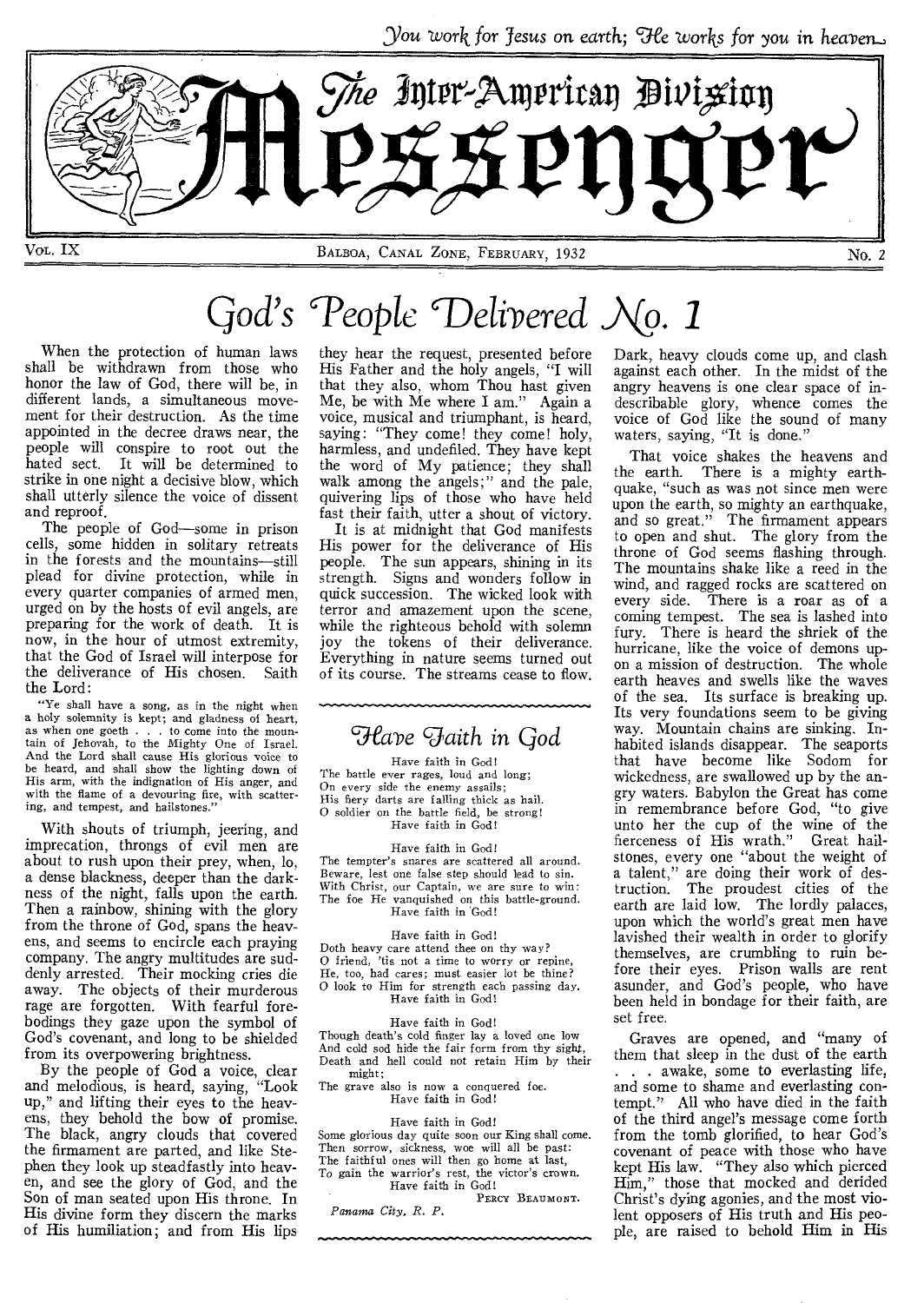glory, and to see the honor placed upon the loyal and obedient.

Thick clouds still cover the sky; yet the sun now and then breaks through, appearing like the avenging eye of Jehovah. Fierce lightnings leap from the heavens, enveloping the earth in a sheet of flame. Above the terrific roar of thunder, voices, mysterious and awful, declare the doom of the wicked. The words spoken are not comprehended by all; but they are distinctly understood by the false teachers. Those who a little before were so reckless, so boastful and defiant, so exultant in their cruelty to God's commandment-keeping people, are now overwhelmed with consternation, and shuddering in fear. Their wails are heard above the sound of the elements. Demons acknowledge the deity of Christ, and tremble before His power, while men are supplicating for mercy, and groveling in abject terror.

Said the prophets of old, as they beheld in holy vision the day of God:

"Howl ye; for the day of the Lord is at hand; it shall come as a destruction from the Almighty." "Enter into the rock, and hide thee in the dust, for fear of the Lord, and for the glory of His majesty. The lofty looks of man shall be hum-bled, and the haughtiness of men shall be bowed down, and the Lord alone shall *be* exalted in that day. For the day of the Lord of hosts shall be upon every one that is proud and lofty, and upon every one that is *lif* ted up; and he shall be brought low." "In that day a man shall cast the idols of his silver, and the idols of his gold, which they made each one for himself to worwhich they made each one for himself to ship, to the moles and to the bats; to go into the clefts of the rocks, and into the tops of the *ragged rocks,* for fear *of* the Lord, and for the glory of His Majesty when He ariseth to shake terribly the earth."

Through a rift in the clouds, there beams a star whose brillancy is increased fourfold in contrast with the darkness. It speaks hope and joy to the faithful, but severity and wrath to the transgressors of God's law. Those who have sacrificed all for Christ are now secure, hidden as in the secret of the Lord's pavilion. They have been tested, and before the world and the despisers of truth they have evinced their fidelity to Him who died for them. A marvelous change has come over those who have held fast their integrity in the very face of death. They have been suddenly delivered from the dark and terrible tyranny of men transformed to demons. Their faces, so lately pale, anxious, and haggard, are now aglow with wonder, faith, and love. Their voices rise in triumphant song:

"God *is our* refuge and strength, a very pre-sent help in trouble. Therefore will not we fear, though the earth be removed, and though the *mountains* be carried into the midst of the sea; though the waters thereof roar and be troubled, though the mountains shake with the swelling thereof."

While these words of holy trust ascend to God, the clouds sweep back, and the starry heavens are seen, unspeakably glorious in contrast with the black and angry firmament on either

side. The glory of the celestial city streams from the gates ajar. Then there appears against the sky a hand holding two tables of stone folded together . Says the prophet, "The heavens shall declare His righteousness: for God is judge Himself." That holy law, God's righteousness, that amid thunder and flame was proclaimed from Sinai as the guide of life, is now revealed to men as the rule of judgment. The hand opens the tables, and there are seen the precepts of the decalogue, traced as with a pen of fire. The words are so plain that all can read them. Memory is aroused, the darkness of superstition and heresy is swept away from every mind, and God's ten words, brief, comprehensive, and authoritative, are presented to the view of all the inhabitants of the earth.

It is impossible to describe the horror and despair of those who have trampled

#### **The Bible**

The American Bible Society during its 115 years' existence has issued *228,234,- 048* volumes of the Bible or portions of The home and foreign agencies of that Bible society in 1930 handled the Bible in 285 languages. In that year there were distributed in the United States 4,037,924 of these volumes. In Mexico one-fourth more Bibles were used in 1930 than the previous year. In 1930 4,177,000 Bibles or portions of Bibles were distributed in China.

So the Book of books continues to travel around the globe. Nor are *the*  blind forgotten. Last year more than 4,000 copies of these embossed volumes were issued. Of these more than 600 a were distributed in Japan in Japanese Braille.

The Gospel of John has just been put out in Mam in Central America, and while this translation is being tried out among four dialect sections of the Mam tribe, the work of translating the entire Testament into that language is *• going forward.—Selected.* 

upon God's holy requirements. The Lord gave them His law; they might have compared their characters with it, and learned their defects while there was yet opportunity for repentance and reform; but in order to secure the favor of the world, they set aside its precepts and taught others to transgress. They have endeavored to compel God's people to profane His Sabbath. Now they are condemned by that law which they have despised. With awful distinctness they see that they are without excuse. They chose whom they would serve and worship. "Then shall ye return, and discern between the righteous and the wicked, between him that serveth God and him that serveth Him not."

The enemies of God's law, from the ministers down to the least among them, have a new conception of truth and duty. Too late they see that the Sabbath of the fourth commandment is the seal of the living God. Too late they see the true nature of their spurious sabbath, and the sandy foundation upon which they have been building. They find that they have been fighting against God. Religious teachers have led souls to perdition while professing to guide them to the gates of Paradise. Not until the day of final accounts will it be known how great is the responsibility of men in holy office, and how terrible are the results of their unfaithfulness. Only in eternity can we rightly estimate the loss of a single soul. Fearful will be the doom of him to whom God shall say, Depart, thou wicked servant."— *"Great Controversy," pp. 635-640.* 

مناقعه

#### CENTRAL *AMERICAN* UNION MISSION Apartado 1059, San Jose, Costa Rica

|  | W. E. BAXTER -     |  | - Superintendent |
|--|--------------------|--|------------------|
|  | A. P. Christiansen |  | $-$ Secy.-Treas. |

#### *MOVING HEADQUARTERS*

Several weeks ago our mission headquarters were moved from San Pedro Sula, on the north coast of Spanish Honduras, to Tegucigalpa, the capital. We believe this was a forward move for our mission. Already there are some interested families here and we hope to have a class ready for baptism in the early part of this year.

In one of our outlying districts where our Message is being lived and taught, the newspaper came out with a report that speaks very highly of our people. This is where Brother Lanza is working.

We are thankful that the truth ever lives and transforms lives. At the present Mrs. Larson and I are the only mission workers in the field but our small membership is composed of active working believers. We hope to keep a stream of books and literature going out into the field and trust that the Lord will give us a harvest of souls. We solicit your prayers.

`A. V. LARSON.

### *Tegucigalpa, Honduras.*  —≪‡≫—

#### *RECEIVING THE LATTER RAIN*

It is indeed encouraging to read the reports from various fields concerning the ready response to the last Message. Belize certainly is receiving her share. Praise the Lord. Our little chapel is by far too small to hold the people who come and listen with attentive ears to the story of the early return of the Saviour.

One Sunday afternoon I took my text from Gal. 5:7, "Ye did run well, who did hinder you that ye should not obey the truth," and thirteen took a definite stand at the first appeal. The Week of<br>Praver also brought results. Every Prayer also brought results. morning at five there were no empty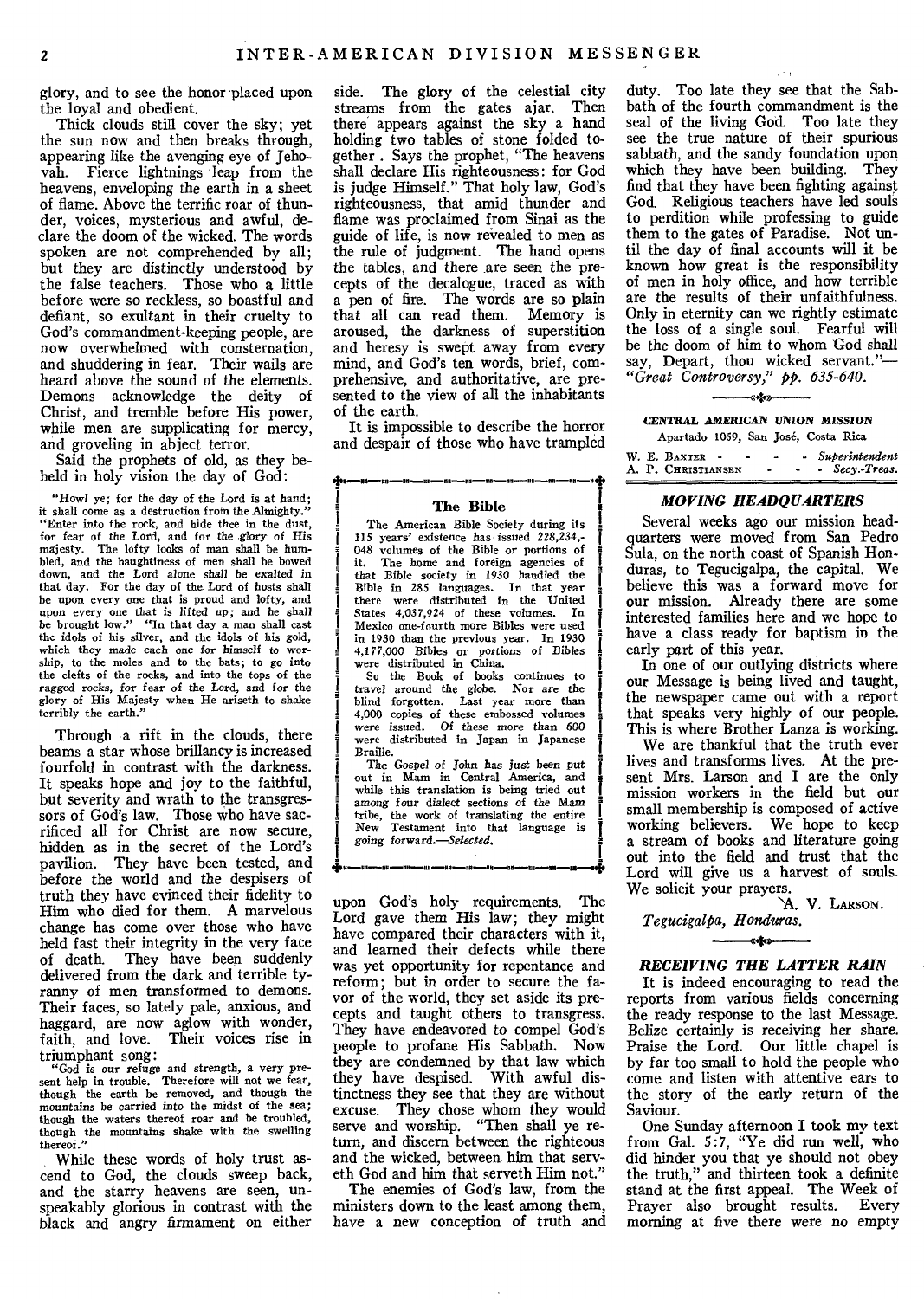spaces on the benches. The sixth morning I remarked on a few high points in the reading and made an appeal. Twenty-eight took a definite stand. We hope to baptize at least thirty soon. Pray for us in this field.

RONALD **H.** ROBERTSON. *Belize, Br. Honduras.* 

### -«\*\*» MEXICAN UNION MISSION

| Ave. Magdalena No. 22, Mexico, D. F. Mexico |  |                     |                                    |
|---------------------------------------------|--|---------------------|------------------------------------|
| C. E. Woop<br>$\bullet$<br>J. G. PETTEY     |  | $\blacksquare$<br>- | - Superintendent<br>- Secy.-Treas. |

#### *EDUCATIONAL AND MEDICAL WORK IN MEXICO*

The *Escuela Industrial y de Salud* of the Mexican Union opened its doors to students on October 19, 1931. The two preceding months were busy ones in repairing and renovating one of the buildings of the *linprenta la Verdad* Association, and getting it in readiness for the opening of school. A large part of this work was accomplished by prospective students, who were thus enabled to provide for the greater portion of their school expenses. Their industry made possible a very serviceable building for school purposes and dormitory facilities.

Representatives from the Mexican Union and Central Mission were present at the opening exercises, and expressed their confidence that this school will prove to be a great blessing to this union in training laborers for the various departments of the work. Seven students were present at the opening exercises and it is expected that this number will be increased rapidly until the school is filled to its capacity.

Prof. Harold F. House, the principal of the school, is enthusiastic for its success and is devoting every energy to accomplish that end. As the average Mexican student is poor and finds it difficult to provide the necessary money for school expenses, we are planning to start two or three industries to give work to such students. The union owns a small printing plant, which is a remnant of the publishing house formerly operated in Mexico City, and this has been turned over to the school for one of its industries. The printing department already has more orders on hand than can be attended to, and the prospects are bright for steady employment. Brother J. G. Rojas, who has charge of this department, has started a class in printing and a number of the students are availing themselves of the opportunity to become proficient in that art.

Brother J. G. Perez will have charge of other industrial features and Sister E. **0.** de Verduzco has joined the faculty of the school as teacher and matron.

We also have two medical dispensaries in operation in Mexico. One is located in Tacubaya, Mexico City. This building comprises a waiting room, doctor's office, treatment room, operating room, and a small ward for patients. The other dispensary is in rented quarters in Puebla, a large city about 120 miles from Mexico City. A large beautiful building has been secured for this purpose at a very reasonable rental. It can accommodate the mission and Book and Bible House offices, and provide a home for the secretary-treasurer of the mission, besides furnishing three or four rooms for the dispensary. We are confident that these dispensaries will prove to be a great blessing to our work in Mexico in caring for the sick and in turning the attention of many to the truth for this time. C. E. Woon. truth for this time.

*Mexico City, Mexico.* 



Tehuantepec mission office and dispensary

#### *HARVESTING IN LAKE MISSION*

"Over twenty years ago a colporteur came to this town and sold me a subscription to this periodical and I liked it so well that I saved the copies and have bound them together and use them in giving Bible readings and preaching to others about this truth," said the aged cobbler, Brother Juan Morales, as he showed me a soiled and worn bundle of *El Mensajero de la Verdad* published in 1909 in Mexico City by Pastor Caviness.

Fifteen years had passed before another Adventist worker called on this cobbler to tell him more of the truth, and finally to baptize him. During the intervening years, Brother Morales had joined himself to two Protestant churches, but found that they did not give him the satisfaction that he derived from the teachings of these magazines. So while he remained an active member of these churches for some years he always felt that they were not teaching

all of the truth and that some day he would meet the true shepherd that would lead him into all truth. This was fulfilled when nearly five years ago he met and was baptized by Pastor Moon, former superintendent of this mission. Somehow with the shifting of mission superintendents and changing of mission boundaries, the record of his name was lost; and during the last five years, with his Bible and little bundle of old magazines, he has held up the banner of truth in his village, without the visit of any worker or brother in the faith to encourage or help him.

As I fingered over the soiled and worn pages of the old bundle of our truthfilled magazines, noting how the pages were literally dropping to pieces from much use, as he told me of how many of his brothers and sisters and neighbors had accepted the truth from his teachings and how many nights he had preached from these magazines while his shop was filled to its capacity and others stood outside to listen, my heart was full of praise for the mighty power God has given our printed pages and the high honor given to us who have a part in their distribution.

Two of our colporteurs, Luis Villareal and Gonzales Fuentes, had asked me to meet them in this town of Los Moches, Sinaloa, and it was while awaiting their arrival that I had found this faithful old brother. With the two colporteurs I called on him the next day before leaving town, and we organized the group of believers he had raised up into a Sabbath school. Several of these will be ready so that on my return trip, within a month or so, they can be baptized. Soon we hope to have here an organized church. Not only has this converted cobbler been working in his village but, with the help of an old Sabbath school lesson scroll, he has visited the Indian villages up the San Blas River, where with remarkable success he has raised up small groups of believers in several of the villages.

This village of Los Moches is near. the town of San Blas where another large group of believers has been raised up through the home missionary work of a lady member who found this truth while living in Mexicali, Lower California; and near to San Blas is still another village where more believers are waiting for some one to come to give them more light. When these faithful people have asked me to send them a worker to teach them, pointing out what they have done alone and pleading that we do not leave them, it is a hard task to have to tell them that because **of**  shortage in our mission offerings no worker can be sent them. Here is the nucleus of a great work resulting from a subscription to our Spanish paper sold to a poor cobbler more than twenty years ago. Surely, God will move upon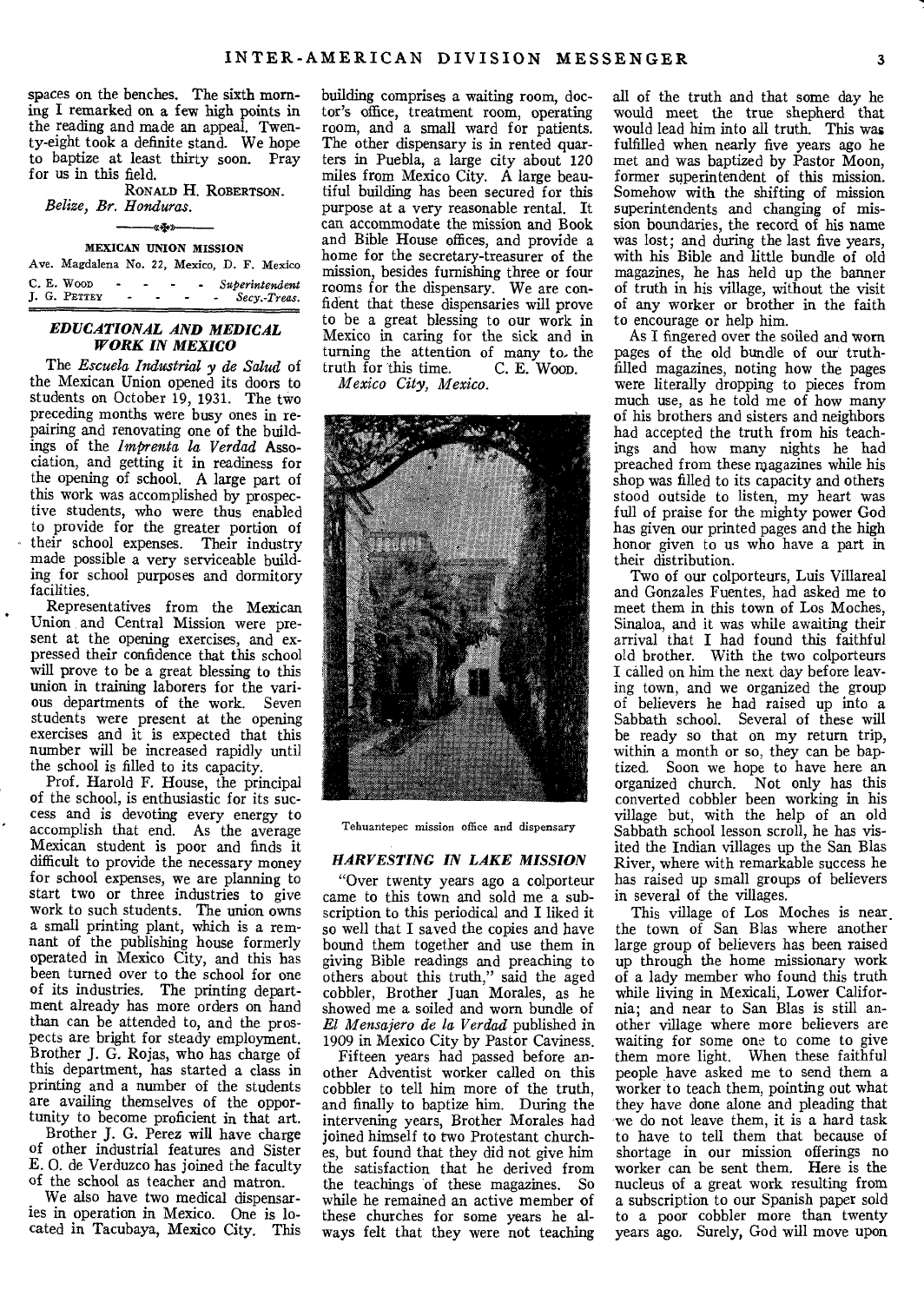some one's heart to send us funds to supply a worker for these people.

A couple of years ago a man living in San Sebastian, Jalisco, wrote to his friend visiting in Los Angeles. He sent him some money and asked him to send him some interesting books as he liked to read and there were very few books in his village. Among the books his friend sent him were a Bible and a copy of "Great Controversy," both in Spanish. From these two books Brother Ciprano Gonzales accepted the truth. He is pleading for us to send them a minister to teach them more. How long will they have to wait? This must be answered by the donations of our members who hold in their purses the soul-saving power for these worthy hungering peo-<br>ple. T. B. NELSON. J. B. NELSON.

*Guadalajara, Mexico.* 

# *q.t.»*

ANTILLIAN UNION MISSION Calle Segunda No. 31, Arroyo Apolo Havana, Cuba

|  | A. R. OGDEN |  |  | Superintendent |
|--|-------------|--|--|----------------|
|  | F. I. MOHR  |  |  | Secy.-Treas.   |

# *GOOD NEWS*

Pastor McWilliam and I left the union office together. First we visited our school at Bartle, Cuba. We were happy to greet such a splendid group of students, all of whom seem to be there for earnest work. The grounds, building, and premises in general give marked evidence of much hard and faithful work. The improvements are a credit to the school. Professor Lust and his faculty are working hard to make the school all that it should be in the plan and purpose of God. Surely our Christian schools are a great benediction for our dear young people today. Only those who avail themselves of the opportunity can know what blessings are in store for those who attend schools, established to prepare young people for the life to come as well as for the present life.

From Santiago, Cuba, the next stop was Port au Prince, Haiti, where we were glad to greet Pastor de Caenel and family who had just returned from their furlough. Our hearts were cheered as Sister Hermine Roth told us of the spirit of sacrifice of our dear people in Haiti in the Thirteenth Sabbath offerings. The Port au Prince Sabbath school alone gave over seven hundred gourds, or more than \$140.00. It is marvelous what our loyal, faithful people are doing for the advancement of the work in these times of financial depression.

Leaving Port au Prince our boat stopped at Puerta Plata on the north coast of Santo Domingo. We have no church in that city but after considerable walking about, we succeeded in locating one of the isolated sisters who is endeavoring to hold up the light of truth in

that beautiful city. We hope that the time is not far distant when we shall have a church in Puerta Plata. A man of some means and influence already has offered to give us a lot for a church building when we are ready to erect one. Thus the Lord goes before us to prepare the way for the advancement of His work.

From Puerta Plata we sailed around the east end of the island over the same waters that Columbus voyaged more than 439 years ago. Our boat next docked at Santo Domingo City, the first city established by Columbus after his discovery of the New World. We were glad to greet, at the docks, Brother R. Gideon Jones, the secretary-treasurer, and Brother Johnson with other brethren who came to meet us. We were glad to land at San Juan, Puerto Rico Wednesday morning and to meet Brother Borrowdale and family and other workers there.

On arriving at Puerto Rico I was made happy to learn from Sister Borrowdale that the Sabbath school offerings for the third quarter were more than seventy dollars more than for the previous quarter. It is marvelous what our people are doing to help support the work by faithfully bringing in the tithes and mission offerings. Notwithstanding financial conditions we are glad to know that both the tithe and mission offerings thus far for 1931 are in excess of the same period of 1930 in the Puerto Rican Mission. Some of the other fields in our union are going above the receipts for 1930 in tithe and of-<br>ferings. A. R. OGDEN. A. R. OGDEN.

*Havana, Cuba.* 

### *----or» ANOTHER EFFORT IN GRANTS' TOWN*

This effort continued for six weeks. The attendance was better than we had ever had before. We were also favored with the presence of our beloved Pastor

Ogden for two weeks. This greatly helped us in the series. Later Pastor Ogden helped me for a week in an effort in the East Shirley Street Church, and on Sunday morning, November 1, at the Eastern Fort a large crowd assembled to witness a baptism. Many were present because of their interest in the Message. The writer, by the aid of the Holy Spirit, presented to that large gathering the reason why he is a Seventh-day Adventist and why others from every rank and station in life the world over are accepting the gospel as taught by Seventh-day Adventists.

We had a class of forty-one. Of this number twenty-two were baptized and three were received in the church on profession of faith. There is still another class of sixteen which will mean another baptism very soon.

I am confident that a richer harvest of souls is awaiting our efforts in Nassau, and in all the Bahamas, "the cradle of America" as it is truly called.

*Nassau, Bahamas.* 0. P. REID. –«∗⊱»

# *OBSERVATIONS ENROUTE*  No. 1

Sunday night, November 8, the new church building at Santiago, Santo Domingo was dedicated. This building is a credit to this denomination. The structure is of concrete, and has a seating capacity of 550. One hour before the dedicatory service a very heavy rain fell. For a time we thought no service could be held. But the building was well filled. The governor of the province with some of his officials was present. Pastor Ogden gave a short review of our work in the world. The officials seemed much interested. Pastor Nygaard offered the dedicatory prayer, and told a bit about what is being done by Seventh-day Adventists in the Dominican Republic along the lines of spiritual uplift. The spokesman of the official party, said in part:



New church building in Santiago, Dominican Republic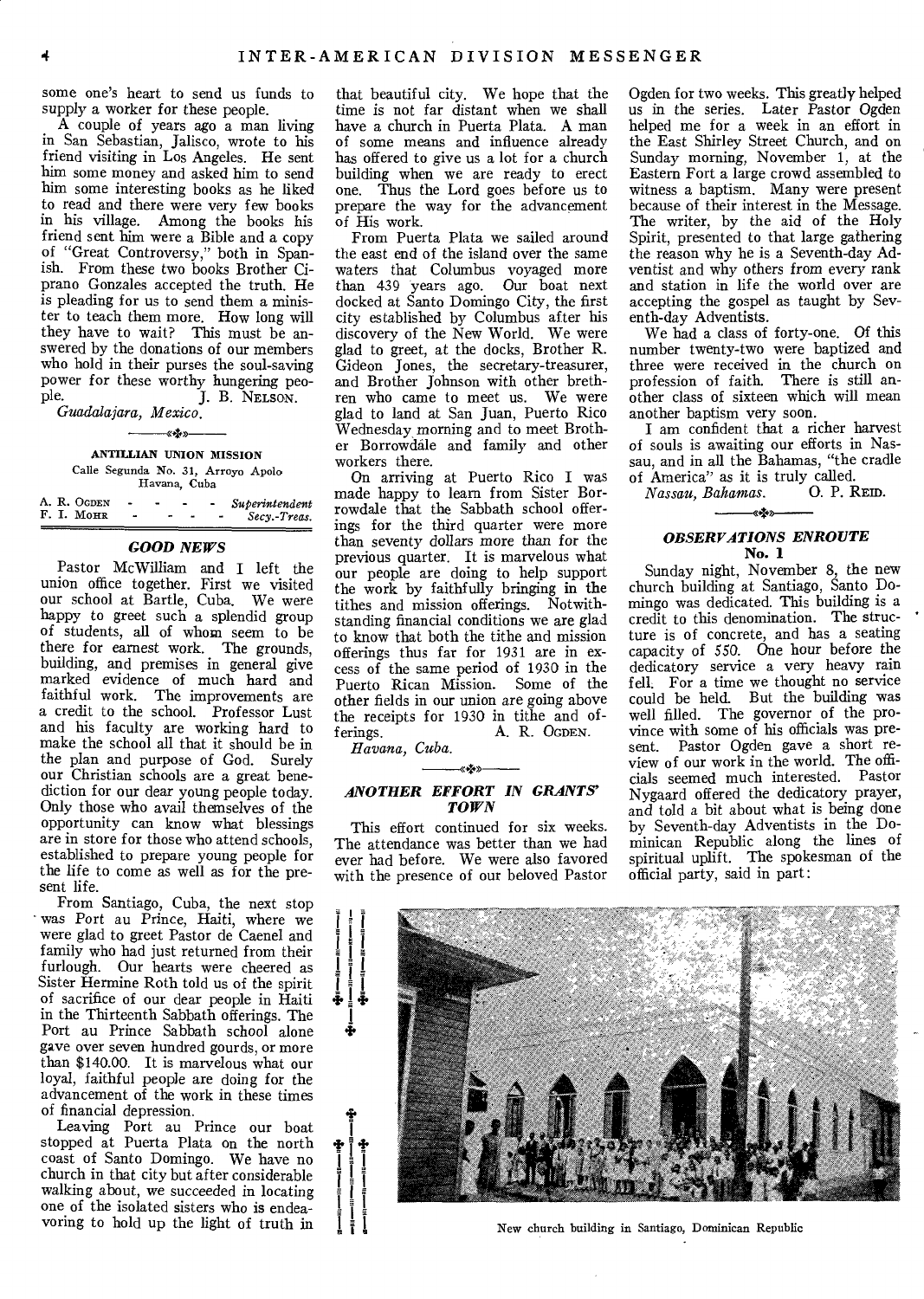With profound sorrow we announce to the brethren and sisters of the Inter-American Division that our beloved Pastor A. R. Ogden has just been informed by cable of the sudden death of his dear wife. Sister Ogden passed away December 20 at Glendale, California, at the age of 52.

It is impossible to depict the sorrow of our dear pastor. Sister Ogden had sustained and encouraged her husband in his noble career as a minister, of the gospel during the thirty-three years of their married life. Thirty years ago, they responded to the call of God to go to South America as missionaries. It was while in service in that mission field that she contracted heart disease which caused her almost continual pain until it pleased the Lord to call her to rest.

All our brethren at Cape Haitien and at the school, where the sad news reached Brother Ogden, have shared the deep sorrow of our afflicted brother. Our deepest sympathy goes out to him and

"We are much pleased to see such a beautiful building in our city. You are doing a great work for humanity in the world and especially in our republic. Even though your religion is contrary to ours, we are glad for the good work you are doing."

I am sure these men, and one lady, were greatly impressed with the message that was given. In connection with this service, the young people gave a little program which was much appreciated by all. One young woman gave in an acceptable manner, "The Church and the World." Brother Phipps and his co-workers are doing a splendid work in the city of Santiago. He has the confidence of the best people in that city.

Monday morning, November 9, Pastors Ogden and Nygaard and I left by automobile for Cape Haitien. In the middle of the afternoon we caught up with a car, also bound for the Cape. We had not gone far when the car ahead got stuck in the mud. Not being able to turn to either side, our car stuck too. A gentle rain was falling steadily, this did not help the roads any. Pastor Ogden remarked: "I have been over this road not less than ten times, and I never saw anything like this." The road was almost impassable. But soon both cars were on the way again. After two hours' ride, however, we stuck in the mud worse than before. We were obliged to get out. You can imagine what our shoes looked like after walking around a bit trying to find a higher and drier spot. Finally the chauffeurs, with the help of natives standing around waiting for pecuniary suggestions, succeeded in extricating the cars, and although our

# **MEMORIAL SERVICE**

### **J.** A. **de Caenel**

his sorrowing family. Personally I had the privilege of meeting Sister Ogden in California on my return from the General Conference in 1930. One seldom sees a mother, stricken by suffering, manifest as beautiful and sweet a Christian spirit as did this sister.

During those twenty-nine years of sickness, she never put herself between her husband and his duties though they often called him to be away from home for months at a time. Pastor Ogden has lost a true, devoted, loving companion and an efficient and untiring co-laborer. Well can we, therefore, understand the heart-rending grief of our brother which is intensified by the fact that it even was impossible for him to attend the funeral of his dear one on account of his being at his post of duty thousands of miles across land and sea. They are

wheels were spinning rapidly, we were on our way once more.

An hour later found us at a small swollen river; night was falling fast, and so was the rain. We were informed that the water was too deep for the cars to cross on their power. Not a town in sight! Only a small thatched hut. The mosquitoes were coming upon us with fierce penetrations. We had no time to learn whether they be malarial or not. The man of the hut came out and asked us to stop with him all night. There were eight Haitien men and women and then we three workers,—all in a room twelve by twelve feet. The people of the home prepared a little something for us to eat. However, we had to wait till they went to town—I do not know how far—to purchase some rice and bread. But at nine o'clock our supper was being served.

It was necessary to have a little fire in the middle of the room on the dirt floor to drive the mosquitoes away. It was not long till in came the nannygoat, placed herself under the table; then the little pig came in to look for something to eat, and from the "masticating sound," it must have found something good.

Pastor Nygaard improved the time by giving the friends in the hut a very comprehensive Bible study on the life of Christ and man's privilege to accept that life. Then after song and prayer, we made ready for the night. Two home-made cots were set up, one for Brother Ogden and me, and one for Brother Nygaard. Two Haitien girls lay down on some mats on the dirt floor, the mother arranged three chairs for

both martyrs of duty in the cause of Jesus Christ to which they have devoted their lives unreservedly.

An appropriate memorial service was held in the chapel of the seminary, Thursday, December 24, on which day the interment took place in Glendale. We have the blessed consolation that our regretted sister in Christ is among those of whom it is written: "Blessed are the dead which die in the Lord from henceforth: yea, saith the Spirit, that they may rest from their labors; and their works do follow them." We all long to meet her again on the beautiful morning of the resurrection of the righteous, and not only her but all those whom death has taken from our affections. May God comfort our dear Pastor Ogden and his children, and may they be assured of our deep Christian love and sympathy in this hour of bereavement.

"I will not leave you comfortless; saith the Lord, I will come to you." "Even so, come, Lord Jesus, Amen."

her bed, the men sat on chairs. We enjoyed it all as well as we could, considering the warfare from the mosquitoes. At 6:30 the next morning we were out looking at the river; but it had not gone down much, if any.

**F. I.** MOHR.

*Cape Haitien, Haiti.* 

——《※》——<u>-</u>

#### *A CHILD'S ANSWER*

The Sabbath school under the mango tree of which I wrote sometime ago has three of its members among the candidates for baptism.

Two among the three will first marry. In this locality very few persons are married. One reason is that they can hardly accummulate the sum necessary to pay the officers of the state and of the church for the ceremony. Another reason is that they think very little of the unlawfulness of their union without these sanctions. However, as soon as they come in contact with the Message they feel the necessity of setting their house in order in every way.

Mrs. Giddings' Sabbath school class although not increased in numbers is very interesting. One little girl of five years can repeat all the texts for the quarter. Her mother is in the same class with her.

A few weeks ago, Mrs. Giddings was trying to show them some of the blessings they had. So she asked them: "Why has God given you a mouth?" Promptly a little boy answered, "To eat with." "That is true," she said, "but it has other uses,—to speak kind words, to sing, to pray, etc."

Then she asked, "Why has He given you hands?" Without hesitation, the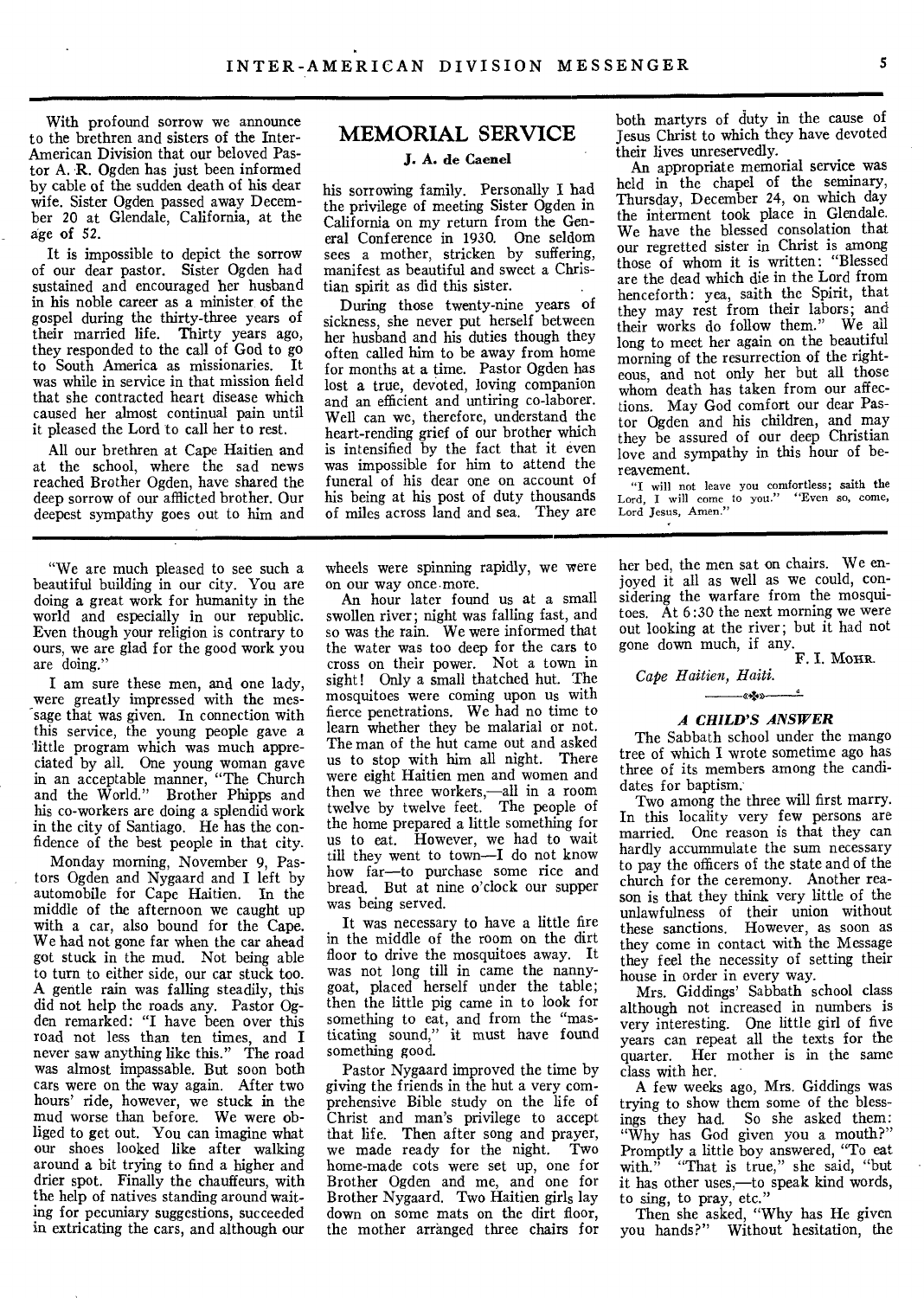#### \*STATISTICAL REPORT

|                                                                                                                                                                                                                  |                                                 |                                                  |                                                    | Mem. Added<br>During Quarter                                                                                                                   |                                                                                 |                                                                                | Mem. Dropped<br>During Quarter                                                                               |                                                                                                                     |                                                               |                                                                   |                                                                               |                                                       |                                                           |                                                        |                                                                           |                                                      |                                                                                                       |
|------------------------------------------------------------------------------------------------------------------------------------------------------------------------------------------------------------------|-------------------------------------------------|--------------------------------------------------|----------------------------------------------------|------------------------------------------------------------------------------------------------------------------------------------------------|---------------------------------------------------------------------------------|--------------------------------------------------------------------------------|--------------------------------------------------------------------------------------------------------------|---------------------------------------------------------------------------------------------------------------------|---------------------------------------------------------------|-------------------------------------------------------------------|-------------------------------------------------------------------------------|-------------------------------------------------------|-----------------------------------------------------------|--------------------------------------------------------|---------------------------------------------------------------------------|------------------------------------------------------|-------------------------------------------------------------------------------------------------------|
| NAME OF<br><b>CONFERENCE</b><br>OR MISSION                                                                                                                                                                       | ð<br>Number<br>Churches                         | Iembership<br>: Beginning<br>: Quarter<br>ತೆ ಕ"  | By<br>Baptism                                      | By Prof.<br>of Faith                                                                                                                           | By Letter                                                                       | By Death                                                                       | By Apostasy                                                                                                  | Letter<br>$\mathbf{B}$                                                                                              | Church<br>Entire Chut<br>Membership<br>at Close of<br>Quarter | Ordained<br>Ministers                                             | Licensed<br>Ministers                                                         | Licensed<br>Missionario                               | Book and<br>Periodical<br>Canvassers                      | Total<br>Laborers                                      | Total Tithe<br>Receipts                                                   | Tithe Per<br>Capita                                  | Total Offer-<br>ings to For-<br>g<br>in<br>91<br>ings to For<br>eign Missi<br>(except as<br>ted under |
| Antillian Union<br>Bahamas Mission<br>2<br>Cayman Isls. Mission<br>3<br>4 Cuba Mission<br>Haiti Mission<br>5.<br>Jamaica Conference<br>6<br>Puerto Rico Mission<br>7<br>8 Santo Domingo Mission                  | $\mathbf Q$<br>3<br>16<br>30<br>77<br>17<br>10  | 262<br>69<br>849<br>1,561<br>3,641<br>457<br>432 | $\ddot{\phantom{1}}$<br>89<br>44<br>17<br>33<br>35 | . .<br>$\ddot{\phantom{0}}$<br>$\ddot{\phantom{a}}$<br>٠.<br>2<br>$\ddot{\phantom{1}}$ .<br>$\cdot$ .                                          | ٠.<br>. .<br>٠.<br>1<br>28<br>3<br>$\ddot{\phantom{1}}$                         | 1<br>$\ddot{i}$<br>10<br>6<br>1<br>$\ddot{\phantom{0}}$                        | $\ddot{\phantom{0}}$<br>$\ddot{\phantom{0}}$<br>12<br>16<br>52<br>4<br>. .                                   | $\ddot{\phantom{0}}$<br>31<br>3<br>7<br>5<br>$\ddot{\phantom{a}}$                                                   | 261<br>69<br>894<br>1,577<br>3,623<br>483<br>467              | $\boldsymbol{2}$<br>2<br>1<br>7<br>q<br>12<br>4<br>$\overline{c}$ | 1<br>. .<br>4<br>3<br>$\overline{2}$<br>4<br>1                                | 5<br>$\overline{2}$<br>1<br>13<br>15<br>29<br>9<br>10 | $\mathbf{1}$<br>8<br>7<br>20<br>4<br>8                    | 8<br>5<br>$\overline{2}$<br>32<br>34<br>63<br>21<br>21 | 561.45<br>55.71<br>1,856.93<br>1,434.25<br>3.992.32<br>1,575.51<br>923.80 | 2.82<br>.96<br>2.37<br>1.05<br>1.17<br>3.90<br>2.54  | 24.48<br>6.08<br>245.39<br>39.93<br>1,689.57<br>78.11<br>81.42                                        |
| Union Totals                                                                                                                                                                                                     | 162                                             | 7,271                                            | 218                                                | $\overline{\mathbf{2}}$                                                                                                                        | $\overline{32}$                                                                 | 19                                                                             | 84                                                                                                           | 46                                                                                                                  | 7,374                                                         | 39                                                                | $\overline{15}$                                                               | 84                                                    | 48                                                        | 186                                                    | 10,399.97                                                                 | 1.58                                                 | 2.164.98                                                                                              |
| 9 Caribbean Union<br>10 French W. I. Mission<br>11 Guiana Conference<br>12<br>Leeward Isls. Conference<br>13 Mt. Roraima Ind. Mission<br>14 S. Caribbean Conference                                              | $\cdot \cdot \cdot$<br>19<br>22<br>.<br>40      | 69<br>647<br>1,251<br>20<br>2,225                | 18<br>-1<br>41<br>201                              | $\mathbf{1}$<br>$\ddot{\phantom{1}}$ .<br>$\ddot{\phantom{1}}$ .<br>$\ddot{\phantom{1}}$<br>$\overline{2}$                                     | 10<br>5<br>26                                                                   | 1<br>4<br>5<br>12                                                              | $\cdot$<br>$\ddot{\phantom{1}}$<br>$\overline{4}$<br>$\overline{7}$<br>24                                    | $\overline{3}$<br>11<br>20                                                                                          | 84<br>650<br>1,274<br>20<br>2,398                             | 1<br>$\cdot_{\dot{z}}$<br>4<br>$\ddot{\text{7}}$                  | $\boldsymbol{2}$<br>$\mathbf{1}$<br>$\overline{c}$<br>1<br>3                  | 7<br>1<br>4<br>$\overline{c}$<br>3<br>9               | $\ddot{i}$<br>5<br>6<br>6                                 | 13<br>3<br>13<br>12<br>4<br>25                         | 248.34<br>475.63<br>1,393.20<br>19.57<br>2,460.12                         | 5.92<br>.80<br>1.20<br>9.78<br>1.20                  | 22.43<br>38.36<br>519.34<br>144.47                                                                    |
| Union Totals                                                                                                                                                                                                     | 83                                              | 4,212                                            | 261                                                | $\overline{\overline{3}}$                                                                                                                      | 41                                                                              | 22                                                                             | 35                                                                                                           | 34                                                                                                                  | 4,426                                                         | 14                                                                | $\overline{9}$                                                                | 26                                                    | 18                                                        | 70                                                     | 4,596.86                                                                  | 1.19                                                 | 724.60                                                                                                |
| 15 Central Amer. Union<br>16 Br. Honduras Mission<br>17<br>Costa Rica Mission<br>Guatemala Mission<br>18<br>19<br>Honduras Mission<br>20.<br>Nicaragua Mission<br>Panama Conference<br>21<br>22 Salvador Mission | 11<br>5<br>3<br>5<br>5<br>28<br>6               | 299<br>197<br>160<br>121<br>.110<br>1,216<br>239 | 30<br>15<br>6<br>18<br>28<br>$\ddot{\phantom{a}}$  | 1<br>$\ddot{\phantom{0}}$<br>$\ddot{\phantom{a}}$<br>$\cdot_{\dot{z}}$<br>$\overline{\mathbf{3}}$<br>$\ddot{\phantom{0}}$                      | $\ddot{\textbf{3}}$<br>7<br>. .<br>٠.<br>41<br>$\ddot{\phantom{a}}$             | $\ddot{\text{2}}$<br>4<br>$\cdot_i$<br>1                                       | $\ddot{\mathbf{s}}$<br>3<br>$\ddot{\phantom{0}}$<br>$\ddot{\phantom{0}}$<br>. .<br>6<br>$\ddot{\phantom{0}}$ | $\boldsymbol{2}$<br>$\mathbf{1}$<br>$\boldsymbol{2}$<br>$\ddot{\phantom{1}}$<br>46<br>$\ddot{\phantom{1}}$          | 380*<br>215<br>160<br>$65*$<br>130<br>1,234<br>238            | 1<br>$\overline{c}$<br>1<br>1<br>1<br>4<br>1                      | 3<br>1<br>$\ddot{i}$<br>$\boldsymbol{2}$<br>3<br>$\ddot{\phantom{0}}$         | 9<br>3<br>3<br>4<br>4<br>4                            | $\overline{2}$<br>6<br>7<br>$\overline{c}$<br>1<br>7<br>8 | 13<br>$\overline{7}$<br>11<br>15<br>4<br>8<br>20<br>13 | 630.20<br>733.91<br>346.42<br>306.14<br>335.30<br>3,467.74<br>316.86      | 2.18<br>4.17<br>2.94<br>2.35<br>3.02<br>2.91<br>1.40 | 54.56<br>134.86<br>847.25<br>696.79<br>38.42<br>1,196.18<br>48.98                                     |
| Union Totals                                                                                                                                                                                                     | 63                                              | 2,342                                            | 97                                                 | 6                                                                                                                                              | 51                                                                              | 9                                                                              | 14                                                                                                           | 51                                                                                                                  | 2,422                                                         | 11                                                                | $\overline{10}$                                                               | 35                                                    | 33                                                        | 91                                                     | 6,136.57                                                                  | 2.74                                                 | 3,017.04                                                                                              |
| 23 Col.-Venezuela Union<br>24 Atlantic Col. Mission<br>Central Col. Mission<br>25.<br>26 Pacific Col. Mission<br>27 Upper Magdalena Mission<br>28 Venezuela Mission                                              | $\overline{c}$<br>$\overline{4}$<br>2<br>2<br>9 | 130<br>74<br>50<br>110<br>283                    | 29<br>9<br>$\boldsymbol{2}$<br>26                  | $\ddot{\phantom{1}}$<br>$\ddot{\phantom{1}}$<br>$\ddot{\phantom{1}}$ .<br>$\ddot{\phantom{0}}$<br>$\ddot{\phantom{a}}$<br>$\ddot{\phantom{a}}$ | ٠.<br>$\cdot$ $\cdot$<br>. .<br>$\ddot{\phantom{1}}$<br>1                       | . .<br>$\ddotsc$<br>. .<br>$\sim$<br>. .<br>6                                  | $\ddot{\phantom{1}}$<br>$\ddot{\phantom{1}}$<br>$\ddot{\phantom{a}}$<br>$\cdot$ ;                            | . .<br>1<br>. .<br>$\cdot$ ;                                                                                        | 130<br>104<br>59<br>105<br>294                                | 1<br>1<br>1<br>1<br>1                                             | 1<br>1<br>$\ddot{\phantom{1}}$<br>$\ddot{\phantom{a}}$<br>$\ddot{\mathbf{3}}$ | 4<br>4<br>1<br>4<br>1<br>9                            | $\frac{1}{3}$<br>8<br>$\overline{7}$<br>5                 | 6<br>10<br>5<br>13<br>9<br>18                          | 397.34<br>690.09<br>285.61<br>370.77<br>1,124.28                          | 6.02<br>28.75<br>9.52<br>4.69<br>3.90                | 21.27<br>64.99<br>41.13<br>158.19                                                                     |
| Union Totals                                                                                                                                                                                                     | $\overline{19}$                                 | 647                                              | 66                                                 | $\sim$ $\sim$                                                                                                                                  | $\overline{3}$                                                                  | 6                                                                              | $\overline{14}$                                                                                              | $\overline{4}$                                                                                                      | 692                                                           | $\overline{5}$                                                    | $\overline{\mathsf{s}}$                                                       | $\overline{23}$                                       | $\overline{28}$                                           | 61                                                     | 2,868.09                                                                  | 5.89                                                 | 285.58                                                                                                |
| 29 Mexican Union<br>30 Central Mex. Mission<br>31 Gulf Mex. Mission<br>Lake Mex. Mission<br>32<br>33 Sierra Madre Mission<br>34 Tehuantepec Mission<br>35 Yucatan Mission                                        | 8<br>7<br>3<br>4<br>42<br>1                     | 360<br>380<br>77<br>71<br>847<br>94              | $\cdot$ ;<br>31<br>20<br>10<br>33<br>1             | ٠.<br>$\ddot{\phantom{0}}$<br>$\ddotsc$<br>$\ddotsc$<br>$\ddot{\phantom{a}}$<br>$\ddot{\phantom{1}}$                                           | 1<br>$\ddot{\phantom{0}}$<br>$\ddot{\phantom{1}}$<br>$\ddot{\phantom{1}}$<br>٠. | $\ddot{\phantom{1}}$<br>$\ddot{\phantom{0}}$<br>$\ddot{\phantom{a}}$<br>3<br>1 | . .<br>$\ddot{\phantom{1}}$<br>. .<br>$\cdot_{\hat{7}}$<br>$\ddot{\phantom{1}}$                              | $\ddot{\phantom{1}}$<br>$\ddot{\phantom{a}}$<br>. .<br>$\ddot{\phantom{0}}$<br>$\mathbf{I}$<br>$\ddot{\phantom{1}}$ | 368<br>411<br>97<br>81<br>869<br>94                           | 1<br>$\boldsymbol{2}$<br>$\overline{2}$<br>1<br>. .<br>1<br>1     | 3<br>3<br>5<br>1                                                              | 4<br>3<br>3<br>3<br>$\cdot$ 5<br>1                    | 30<br>16<br>3<br>1<br>8<br>10                             | 8<br>38<br>24<br>9<br>6<br>21<br>13                    | 799.00<br>287.30<br>160.60<br>111.90<br>591.20<br>285.40                  | 2.92<br>.93<br>2.82<br>1.35<br>.85<br>16.79          | 150.11<br>80.68<br>7.69<br>67.44<br>25.97<br>94.26                                                    |
| Union Totals                                                                                                                                                                                                     | 65                                              | 1,829                                            | 102                                                | $\ddot{\phantom{a}}$                                                                                                                           | ī                                                                               | $\overline{4}$                                                                 | 7                                                                                                            | ī                                                                                                                   | 1,920                                                         | $\overline{\mathbf{8}}$                                           | $\overline{24}$                                                               | 19                                                    | 68                                                        | 119                                                    | 2,235.40                                                                  | 1.56                                                 | 426.15                                                                                                |
| 36 Inter-American Division<br>37 Antillian Union<br>38 Caribbean Union<br>39 Central Amer. Union<br>40 Col.-Venezuela Union<br>41 Mexican Union                                                                  | 162<br>83<br>63<br>19<br>65                     | 7,271<br>4,212<br>2,342<br>647<br>1,829          | 218<br>261<br>97<br>66<br>102                      | $\cdot_i$<br>3<br>6<br>$\ddot{\phantom{a}}$<br>$\ddot{\phantom{0}}$                                                                            | 32<br>41<br>51<br>3<br>1                                                        | 19<br>22<br>9<br>6<br>4                                                        | 84<br>35<br>14<br>14<br>$\overline{7}$                                                                       | 46<br>34<br>51<br>$\overline{4}$<br>$\mathbf{I}$                                                                    | 7,374<br>4.426<br>2.422<br>692<br>1,920                       | 3<br>39<br>14<br>11<br>5<br>8                                     | 3<br>15<br>9<br>10<br>-5<br>24                                                | 15<br>84<br>26<br>35<br>23<br>19                      | 48<br>18<br>33<br>28<br>68                                | 21<br>186<br>70<br>91<br>61<br>119                     | 10,399.97<br>4,596.86<br>6,136.57<br>2,868.09<br>2,235.40                 | 1.58<br>1.19<br>2.74<br>5.89<br>1.56                 | 2,164.98<br>724.60<br>3,017.04<br>285.58<br>426.15                                                    |
| Union Totals                                                                                                                                                                                                     | 392                                             | 16,301                                           | 744                                                | 11                                                                                                                                             | 128                                                                             | 60                                                                             | 154                                                                                                          | 136                                                                                                                 | 16,834                                                        | 80                                                                | 66                                                                            | 202                                                   | 195                                                       | 548                                                    | 26,236.89                                                                 | 1.80                                                 | 6,618.35                                                                                              |
| * 56 transferred from Honduras to Br. Honduras.                                                                                                                                                                  |                                                 |                                                  |                                                    |                                                                                                                                                |                                                                                 |                                                                                |                                                                                                              |                                                                                                                     |                                                               |                                                                   |                                                                               |                                                       |                                                           |                                                        |                                                                           |                                                      |                                                                                                       |

little boy replied, "To put food in the mouth." "True again, but there are yet other services they can render," she<br>said, "They can do little errands for<br>mother, etc."

Poor little things, some do not think much outside this subject. They get so little food; but more zealous missionaries than they, when they have found this Message, are hard to find anywhere.

PHILIP GIDDINGS. Cape Haitien, Haiti.

-≪÷≹+≫

# **SELLING BOOKS IN ELEUTHERA**

The work in the Bahamas can be expressed by the one word, "onward." The Lord is setting His divine hand to finish His work and bring in everlasting righteousness.

It was my privilege to visit Eleuthera,

one of the Bahamas Islands. It is a long, narrow island, containing about 164 square miles. In Gregory Town I met a company of believers heralding the soon coming of Jesus, but in Hatchet Bay, the next settlement, nothing has been done. Governor's Harbour, the capital of the island, has a beautiful harbor. Large boats are able to come right up to the dock.

I spent three weeks in Eleuthera and sold about \$500 worth of books. My heart was touched as I saw so many fine young people who have not given themselves to Christ. The people are hungering for truth and I am praying that we shall be able to open work on this island soon.

I was treated with much hospitality and the picture on page eight shows the native boys helping me to fix a punctured tire. Always remember, dear readers of the MESSENGER, the Bahamas Islands in your prayers. May we labor as never before for the finishing of the work and that in the end we may obtain the eternal crown. D. B. RED. Nassau, Bahamas.

#### \*The Quarterly Statistical Report

It has been arranged by the minority committee that beginning with the third quarter's statistical report we will discontinue getting out the statistical booklet, but will print the report appearing on page two and the report of Mission Funds which has appeared on the last page of the booklet, in the MESSENGER and El Mensajero.

In order that there may be some saving in expense this has been deemed advisable. The booklet containing the Annual Statistical Reports will be prepared for 1931. F. L. HARRISON.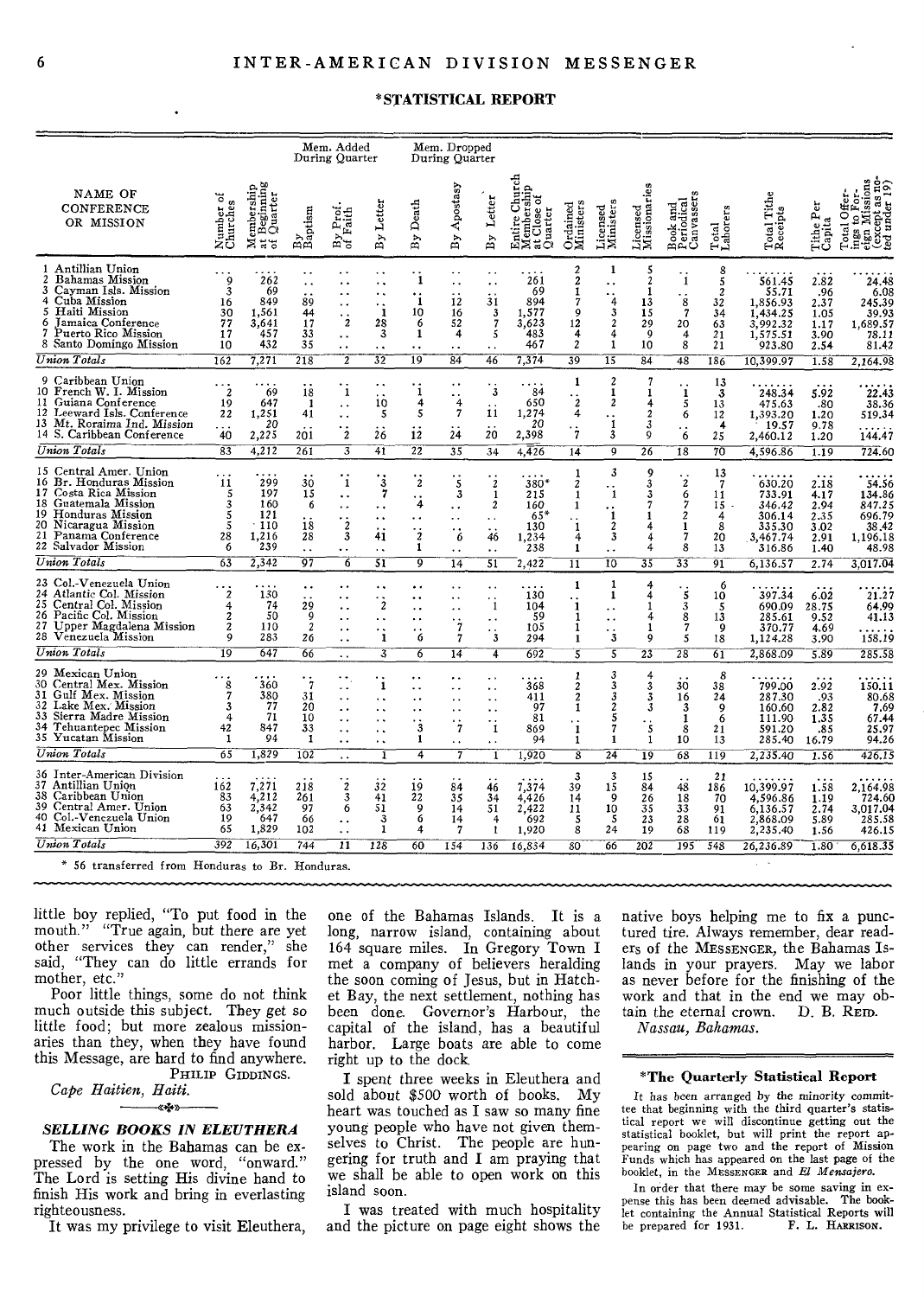#### THIRD QUARTER, 1931

#### STATEMENT OF THE MISSION FUNDS OF THE INTER-AMERICAN DIVISION FOR THE FIRST 39 WEEKS OF 1931

|                                                                                     | Total Sab-<br>bath School<br>Contributions<br>(to Foreign<br>Missions)           | Mission<br>Offerings<br>Per Capita                                                 | $\begin{array}{c} \text{Total Contri-} \\ \text{butions for} \\ \text{Home Mission} \\ \text{Work} \end{array}$ | Total Contri-<br>butions for<br>Local Church<br>Work                      | No. of Sab-<br>bath Schools                                   | Membership                                                           | Goal per<br>Week per<br>Member                                        | Membership<br>1929                                                      | Goal<br>to Date                                                                                | Amount<br>Raised                                                                        | Amount<br>Over                                                                             | Amount<br>Short                                                            | Average<br>per Week<br>Per Member                                     |
|-------------------------------------------------------------------------------------|----------------------------------------------------------------------------------|------------------------------------------------------------------------------------|-----------------------------------------------------------------------------------------------------------------|---------------------------------------------------------------------------|---------------------------------------------------------------|----------------------------------------------------------------------|-----------------------------------------------------------------------|-------------------------------------------------------------------------|------------------------------------------------------------------------------------------------|-----------------------------------------------------------------------------------------|--------------------------------------------------------------------------------------------|----------------------------------------------------------------------------|-----------------------------------------------------------------------|
| -1<br>$\boldsymbol{2}$<br>$\begin{array}{c} 3 \\ 4 \\ 5 \\ 6 \end{array}$<br>7<br>8 | 140.16<br>39.99<br>936.78<br>769.09<br>1,263.25<br>701.92<br>645.67              | $\ddots$ 83<br>.79<br>1.51<br>.59<br>.86<br>1.93<br>2.00                           | .<br>.<br>$\cdots$<br>1.22<br>640.08<br>$\cdots$<br>.                                                           | 70.00<br>$\frac{1}{3.50}$<br>185.27<br>118.56<br>116.01                   | 12<br>6<br>59<br>52<br>105<br>27<br>$\overline{17}$           | $\cdots$ 312<br>99<br>1,418<br>2,253<br>4,504<br>1,094<br>1,479      | .30<br>. 15<br>.40 <sub>1</sub><br>.10<br>.15<br>.35<br>.33           | 199<br>58<br>782<br>1,361<br>3,418<br>404<br>364                        | 2,328.30<br>339.30<br>12,199.20<br>5,307.90<br>19,995.30<br>5.514.60<br>4,684.68               | 581.18<br>147.95<br>4,469.75<br>2,160.75<br>5.730.35<br>4,120.79<br>3,908.86            | .                                                                                          | 1,747.12<br>$7,729.45$<br>3,147.15<br>14,264.95<br>1,393.81<br>775.82      | $.07 + .06 + .15 - .04 + .04 + .26 + .28 - .28 - .28$                 |
| 9<br>$\frac{10}{11}$<br>$\frac{12}{13}$<br>$\frac{13}{14}$                          | 4,496.86<br>49.30<br>189.30<br>430.44<br>14.47<br>595.64<br>1,279.15             | 1.01<br>1,49<br>.38<br>.82<br>7.23<br>.36<br>$\overline{.52}$                      | 641.30<br>.<br>6.50<br>7.81<br>$\overline{2.73}$<br>20.04                                                       | 463.34<br>105.33<br>89.44<br>453.38<br>648.15                             | 278<br>$\gamma_{\rm S}$<br>23<br>29<br>$\frac{1}{5}$<br>109   | 11,159<br>108<br>684<br>1,629<br>2, 561<br>4,982                     | $.20 -$<br>$\overline{.15}$<br>.10<br>.15<br>$\ddot{1}$<br>$.14 +$    | 6,586<br>48<br>596<br>1,164<br>2,043<br>3,853                           | 50,369.28<br>280.80<br>2,324.40<br>6,809.40<br>11,951.55<br>21,366.15                          | 21,119.63<br>$738.78$<br>$731.03$<br>2,796.75<br>105.71<br>4,294.69<br>8,166.96         | .<br>.<br>.<br>.<br>$i$ $\overline{05.7i}$<br>.<br>.                                       | 29,249.65<br>42.02<br>1,593.37<br>4,012.65<br>7,656.86<br>13.199.19        | $.08 +$<br>$13 - 03 + 06 + 06$<br>$1.36 - 0.05 +$<br>$.05 +$          |
| $\frac{15}{16}$<br>18<br>19<br>20<br>21<br>22                                       | 326.05<br>309.06<br>187.53<br>145.49<br>172.42<br>1,165.28<br>122.42<br>2,428.25 | $\overleftrightarrow{1.32}$<br>2.52<br>8.77<br>6.48<br>1.90<br>1.98<br>.76<br>2.43 | 24.19<br>24.49<br>1.00<br>15.95<br>1.25<br>66.88                                                                | 127.03<br>151.91<br>36.80<br>34.55<br>1.22<br>696.44<br>40.46<br>1,088.41 | 11<br>$\overline{7}$<br>13<br>$\frac{8}{7}$<br>32<br>11<br>89 | .<br>369<br>317<br>205<br>149<br>200<br>$\frac{1,428}{211}$<br>2,879 | $\frac{25}{25}$<br>$\frac{25}{25}$<br>$\frac{.25}{.25}$<br>.25<br>.25 | 289<br>176<br>118<br>130<br>111<br>$1,\overline{192}$<br>$227$<br>2,243 | 2,817.75<br>1,716.00<br>1,150.50<br>1,267.50<br>1,082.25<br>11,622.00<br>2,213.25<br>21,869.25 | 985.63<br>1,051.70<br>1,504.39<br>1,225.90<br>592.94<br>5,131:07<br>514.70<br>11,006.33 | .<br>.<br>.<br>353.89<br>.<br>.<br>.<br>.<br>.                                             | 1,832.12<br>664.30<br>41.60<br>489.31<br>6,490.93<br>1,698.55<br>10,862.92 | $.09 - .09 + .15 +$<br>-06.<br>$.13-$                                 |
| $23$<br>$24$<br>$25$<br>$26$<br>$27$<br>$28$                                        | 168.68<br>181.33<br>54.91<br>151.64<br>548.66<br>1,105.22                        | 2.88<br>10.26<br>3.20<br>1.92<br>2.45<br>2.86                                      | $\ldots$<br>$\cdots$<br>6.25<br>.<br>8.21<br>$\cdots$<br>14.46                                                  | 40.18<br>10.58<br>24.50<br>.<br>75.26                                     | $\mathbf{i}$<br>10<br>4<br>7<br>11<br>49                      | 257<br>170<br>84<br>194<br>320<br>1,025                              | .30<br>.30<br>.30<br>.30<br>.30<br>$\overline{.30}$                   | .<br>66<br>24<br>30<br>79<br>288<br>487                                 | 772.20<br>280.80<br>351.00<br>924.30<br>3,369.60<br>5,697.90                                   | 642.04<br>476.29<br>229.72<br>469.42<br>1,852.97<br>3,670.44                            | .<br>195.49<br>.<br>.<br>.<br>.                                                            | 130.16<br>121.28<br>454.88<br>1,516.63<br>2,027.46                         | $25 - 51 -$<br>$.20 - 15 +$<br>$.16 +$<br>$.19 +$                     |
| 29<br>30<br>31<br>32<br>33<br>33<br>35                                              | 268.40<br>159.74<br>38.88<br>49.88<br>252.41<br>137.54<br>906.85                 | 1.53<br>.77<br>.82<br>1.41<br>.40<br>13.64<br>.93                                  | 16.78<br>7.20<br>3.80<br>5.86<br>82.49<br>2.11<br>118.24                                                        | 33.87<br>4.85<br>2.60<br>3.20<br>31.62<br>53.54<br>129.68                 | 63<br>19<br>5<br>9<br>84<br>13<br>193                         | 888<br>599<br>$\overline{91}$<br>$\frac{131}{2,179}$<br>439<br>4,327 | $\cdots$<br>$.20_{.20}$<br>.20<br>.20<br>.20<br>.20<br>.20            | $\frac{1}{274}$<br>$\frac{309}{57}$<br>83<br>693<br>17<br>1,433         | 2,137.20<br>2,410.20<br>444.60<br>647.40<br>5,405.40<br>132.60<br>11,177.40                    | 1,103.19<br>708.00<br>156.63<br>307.92<br>1,229.88<br>429.75<br>3,935.37                | .<br>.<br>.<br>$\begin{array}{c} \begin{array}{c} 2.3 \\ 2.3 \end{array} \end{array}$<br>. | 1,034.01<br>1,702.20<br>287,97<br>339.48<br>4,175.52<br>7,242.03           | $\frac{1}{20}$<br>$.06 - .07 + .10 - .05 - .05$<br>$.65 -$<br>$.07 +$ |
| 36<br>37<br>38<br>39<br>40<br>41                                                    | 4,496.86<br>1,279.15<br>2,428.25<br>1,105.22<br>906.85<br>10,216.33              | 1.01<br>.52<br>2.43<br>2.86<br>.93<br>$\overline{1.15}$                            | 641.30<br>20.04<br>66.88<br>14.46<br>118.24<br>860.92                                                           | 463.34<br>648.15<br>1,088.41<br>75.26<br>129.68<br>2,404.84               | 278<br>109<br>89<br>49<br>193<br>718                          | 11,159<br>4,982<br>2,879<br>1,025<br>4,327<br>24,372                 | $.20 -$<br>.14+<br>.25<br>.30<br>.20<br>$.19+$                        | 6,586<br>3,853<br>2,243<br>487<br>1,433<br>14,602                       | 50,369.28<br>21,366.15<br>21,869.25<br>5,697.90<br>11,177.40<br>110,479.98                     | 21,119.63<br>$8,166.96$<br>11,006.33<br>3,670.44<br>3,935.37<br>47,898.73               | .<br>.<br>.<br>.<br>.<br>.                                                                 | 29,249.65<br>13,199.19<br>10,862.92<br>2,027.46<br>7,242.03<br>62,581,25   | $68 +$<br>$.08 +$                                                     |

#### **CARIBBEAN UNION CONFERENCE**

Box 221, Port-of-Spain, Trinidad

|  | W. R. ELLIOTT |  |  | President    |
|--|---------------|--|--|--------------|
|  | M. D. HOWARD  |  |  | Secy.-Treas. |

#### **PROTECTED**

Some weeks ago Pastor L. H. Gardiner and Mr. Nielsen visited one of the churches on this island. They traveled by motor launch and then by horse-<br>back to our church. They had some very interesting meetings. It had been more than a year since the church had had a worker visit them.

They went on Friday and started back on Tuesday morning by horse and cart. While going down a steep hill the horse became frightened and ran away. When it broke loose from the cart, the two men were thrown out. The muscles in

Pastor Gardiner's chest were injured, while Mr. Nielsen received injury to his hip. If they had gone farther, they would have gone over a 125-foot cliff one helmet did go over. A small bankseemed to have held them. They walked the remainder of the distance to the motor launch.

Pastor Gardiner went back to Barbados on the following Sabbath. He is gaining fast but it was necessary for him to stop his public speaking for a short time. Mr. Nielsen is much better. He had to spend nearly two weeks in bed, but he is able to do his office work now. Surely the Lord protected them.

MRS. H. L. NIELSEN. Castries, St. Lucia. « \*\*\*

"The soul that prays, holds God by the hand."

#### **NOTES OF PROGRESS**

"The effort in Georgetown is still going well and the attendance is more than a thousand every night. Four hundred eighty-nine have signed the covenant. Seventy-nine have been baptized already as a result of that effort, and it is planned to have a baptismal service every Sabbath for several weeks." So writes Brother Elliott. Let us continue to pray for that effort.

Recently we had the joy of sending seventeen more gift books to the young people in the South Caribbean Conference. This means that of the sixty-eight gift books sent out the South Caribbean young people have drawn sixty-five. Of the ninety-nine gift Bibles sent out this field has drawn forty-seven.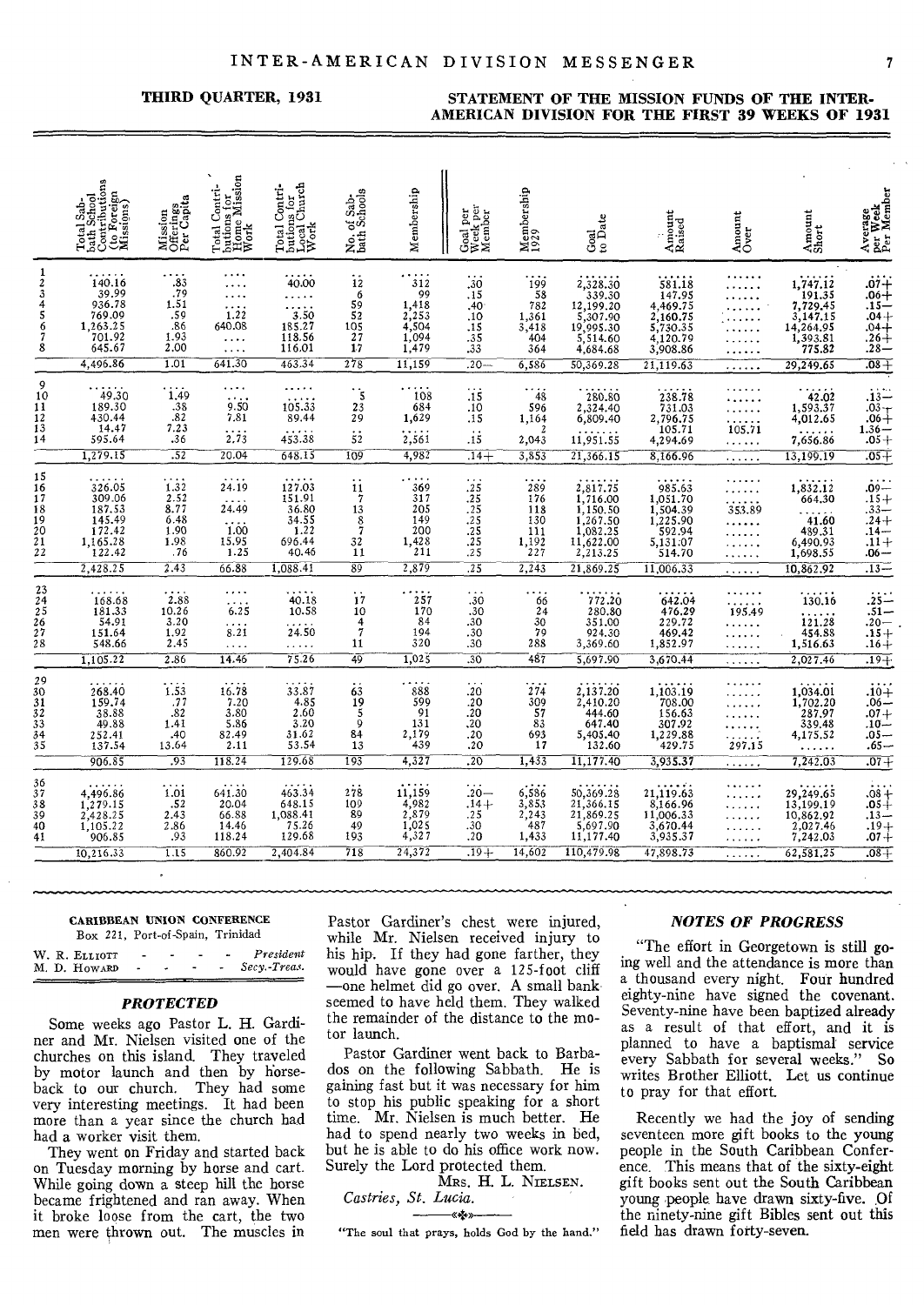# **With Our Departments**

# *THE CHRIST-FILLED LIFE, HOW EXPERIENCED, No. 3*

The One on whom Christ depended was the Father.

"Then said Jesus unto them, When ye have lifted up the Son of Man, then shall ye know that I am He, and that I do nothing of Myself; but as My Father hath taught Me, I speak these things." John 8: 28. See also 14:10. "I will put My trust in Him." Heb.

 $2:13.$ 

"When Jesus was awakened to meet the storm, He was in perfect peace. There was no trace of fear in word or look, for no fear was in His heart. But he rested not in possession of almighty power. It was not as the 'Master of earth and sea and sky' that He reposed in quiet.<br>That' power He had laid down, and He says, `I can of Mine own self do nothing.' He trusted in the Father's might. It was in faith—faith in God's love and care—that Jesus rested, and the power of that word which stilled the storm was the power of God."—"The *Desire of Ages," pp. 335, 336.* 

The relationship between the Father and the Son was that of life with life, —the life of the Father manifesting itself through the life of the Son.

"That they all may be one; as Thou Father, art in Me, and I in thee, that they also may be one in Us: that the world may believe that Thou hast sent Me: And the glory which Thou gayest Me **I** have given them; that they may be one, even as We are one: **I** in them, and Thou in Me, that they may be made perfect in one; and that the world may know that Thou hast sent Me, and hast loved them as Thou loved Me." John 17:21-23.

"For in Him dwelleth all the fulness of the Godhead bodily." Col. *2:9.* 

The agency through which the Father imparted His life to the Son was that of the Holy Spirit.

"And the angel answered and said unto her, The Holy Ghost shall come upon thee, and the power of the Highest shall overshadow thee: therefore also that holy thing which shall be born of thee *shall be* called the Son of God." Luke 1:35.

Christ waS born of the Spirit.

"The Spirit of the Lord God is upon Me; because the Lord hath anointed Me to preach good tidings unto the meek; He hath sent Me to bind up the broken hearted, to proclaim liberty to the captives, and the opening of the prison to them that are bound." Isa. 61:1. "And Jesus, when He was baptized, went up

straightway out of the water and, lo, the heav-ens were opened unto Him, and He saw the Spirit of God descending like a dove, and light-ing upon Him." Matt. 3:16.

Christ was anointed by the Spirit. Led of the Spirit. Luke 4:1. Filled with the Spirit. Luke 4:1. Preached in the Spirit. Luke 4:18. Strengthened by the Spirit. Luke 4: 14.

Christ daily received the message

from God through the Spirit. Isa. 50: 4, 5.

"From hours spent with God He came forth morning by morning, to bring the light of heaven to men. Daily He received a fresh baptism<br>of the Holy Spirit. In the early hours of the<br>new day the Lord awakened Him from His<br>slumbers, and His soul and His lips were<br>anointed with grace, that He might impart to<br>others."

Thus we find that the Holy Spirit was the agent in the hands of the Father and in the experience of. Christ to reveal and to impart to Him the mind and the life of the Father. The Father was not in His flesh in Christ but He was in Christ by the Spirit. So Christ is not in the flesh in us, but He will be in *us* by the Spirit. The Holy Spirit in Christ, accepted by Him in faith, imparted to Him the life of the Father. The same Holy Spirit, accepted by us in, faith, and given to us by the Father, will impart to us the life of Christ.

"As Christ is the channel for the revelation of the Father, so we are to be the channels for the' revelation of *Christ."—"Thoughts from the Mount of Blessings," p. 67.* 

Notice for a moment that the work of the Spirit in us is identical with the work of the Spirit in Christ.

He was born of the Spirit—so are we. John 3 :6. He was anointed of the Spirit—so are we. 1 John 2: 20. He was led of the Spirit—so are we. Rom. 8:14. He was filled with the Spirit—so are we. Eph. 5:18. He daily received the message from God through the Spirit we must do the *same.—Australasian Union Record.* 

# *«44» IS THERE NO BALM IN GILEAD?*  **No. 2**

How can any one keep well? We cannot dodge *microbes;* we cannot sterilize the world. How shall we keep well? We must build the body stronger than its enemies. The best time to fight disease is before we get it. Build up the natural defenses of the body, so that they can ward off and protect us from infection. There is not a possible portal of entrance of disease into the human body that nature has not guarded by strong efficient sentinels. There isn't a disease germ known to science that



A colporteur experience in Eleuthera

can pass through a healthy skin or the healthy internal skin lining the deep cavities.

The longest and strongest line of defense is in the blood stream. The life is in the blood. How shall we keep it pure and healthy? If we should become intelligently acquainted with the simple but very important laws of health relating to our sleep, our rest, our work, our food, our breathing, our bathing, laws so very simple, but so potent to keep the normal defense of the body strong and vigorous,—we could do it, that is if we were willing to pay the simple price of becoming intelligent with regard to nature's laws, and then place our wills on the side of self-denial; for self-denial is the price of good health.

**I** wish to read two or three statements further from this book, "Ministry of Healing," I consider "Ministry of Healing" the greatest health classic in any language. **I** wish every member of our church had a copy of this wonderful book on health, and that we were studying it more faithfully and carrying out in detail the great principles of life and health which are contained therein.

On page 146 I read: "There is sickness everywhere, and most of it might be prevented by attention to the laws of health. . . . Wrong habits of eating and the use of unhealthful food are in no small degree responsible for the intemperance and crime and wretchedness that curse the world." On page 295 it says: "The disease and suffering that everywhere prevail are largely due to popular errors in regard to diet."

And now **I** am going to take a little time to study with you a greater scourge in the West than leprosy ever was in the East. Just a day or two ago I received a letter from the American College of Surgeons, asking if we would like to establish in the Washington Sanitarium a clinic for the prevention and cure of a certain kind of human malady that has become the major unsolved problem of medical science and public health of the world,-cancer. I would rather have leprosy than cancer. Leprosy is curable, but cancer is not. "And more people in the United States die of this scourge annually than the American losses in action during the World War."

We are going to prove to you that cancer is a preventable disease, and that if we as a people would accept with grateful recognition the Heaven-sent light on the principles of health preservation and disease prevention that we have had for seventy-five years, there would be absolutely no need of our developing that disease. And we are going to prove this, not from our literature, but from accredited authorities of the world.

I hold in my hand a little booklet put out by the American Society for the Control of Cancer, dated 1930. I read on page nine: "More than 120,000 people died of cancer in the United States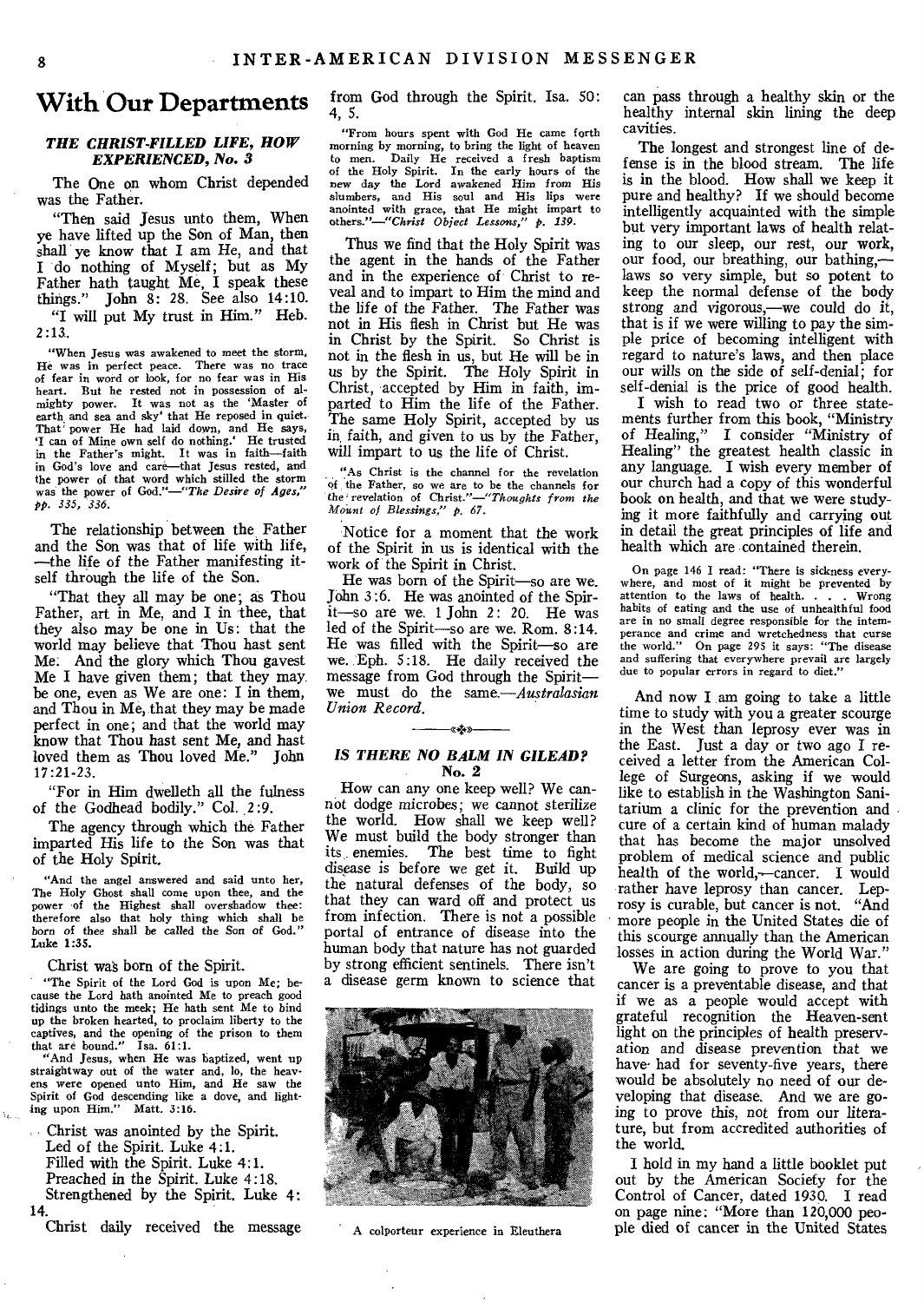during 1929." That number would make a good-sized city.

"As a principal cause of death in the United States, cancer ranked second during 1929, exceeded only by heart disease." Why, this terrible malady has increased in frequency until now it has become the second leading cause of death in the United States, one of the chief hazards of living. "More than chief hazards of living. "More than 120,000 people died of cancer in the United States during 1929. This equals about 10 per cent of the total deaths from all causes in this country for that period." "No age is free from cancer; babies are born with it, and the oldest people die of it."

From "The Prevention of Cancer," I wish to read from page 13: "Stomach cancer is the most frequent form of the disease." I wonder why? "These observations suggest that the perpetual abuse of a normal stomach frequently gives rise to cancer, and that an abnormally weak stomach may suffer the same fate from less abuse. In both instances abuse and overfunction must be regarded as the exciting causes."

What are we, "the children of the day," going to do about it? How long are we going to halt between two opinions and say that our souls loathe this vile bread? We don't want to hear any more about health reform. There are still a few of our people who look upon this beautiful and wonderful phase of present truth as a mere joke. But I want to tell you, my friends, cancer is not a joke; high blood pressure is no joke; hardening of the arteries is no joke; deforming arthritis isn't a joke; acute appendicitis, gall-stones, require operations,—and there is nothing pleasant about them. I believe we ought to be the most thankful people in the world because of the great light on how to keep well that has been the heritage of Seventh-day Adventists for three quarters of a century.

A. W. TRUMAN, *M. D. Washington, D. C.* 

# *«4..» RURAL SCHOOLS IN MEXICO*

Over two years ago we began to develop a system of education. As we had no appropriations, except for one teacher, we started an institute for workers. Our plan was to call some of the colporteurs in for a four months' course in Bible doctrines, history, testimonies, and several selective studies for beginners.

We rented a place at a reasonable rate and one of the workers and his wife became preceptor and preceptress. All the students went out to sell literature in the morning and in the afternoon the time was given to study. We followed this plan for over two terms, and then • there was such a demand for enlarging the school that the union school was formed.

# EVERY DAY FOR JESUS

Dear Missionary Volunteers: As the days of the new year roll onward, I stop frequently to think of you . I wonder what this year will mean to you personally. Will you give every day to Jesus to be used exactly as He shall direct? Begin by doing the things *you know* He wishes you to do. And as you do these, He will teach you what step to take next.

Just here I am going to suggest a personal goal that I firmly believe Jesus would like you to make your goal for this year:

Observe the Morning Watch<br>Take the Bible Year<br>Take one of the M. V. Reading Courses<br>Take a Standard of Attainment Course Distribute one paper, tract, or book every week Report missionary work every week

Earnestly endeavor to lead at least one young person to Christ

Yes, that is a wonderfully good goal for a Christian young man or woman. Will you make it your goal for this year? It will be a great help in teaching you how to give every day to Jesus. Of one thing I am sure: If you really make that goal *your goal,* and your life is spared through this year, December will find you a very happy Christian and a stronger worker for the Master.

WILL YOU MAKE IT YOUR GOAL FOR 1932? I pray that you may.

Faithfully yours, MRS. E. E. ANDROSS. *Balboa, Canal Zone.* 

As a result of our work we now have six church schools, or rural schools, operating in four languages—Spanish, Otomi, Totonaca, and English.

I recently visited the rural school at Puente Ixtla, State of Morelos and this is what I found:

When Sister Raquel Tenorio entered that place about three months before there was a small group of people meeting at regular services on Sabbath. She secured a place in the center of town. Then she secured some benches, working with her own hands to finish them. She moved her school into that clean place and soon some of the best families began to send their children. At the closing of the day school she had thirtysix children, besides she was teaching the parents at night, and instructing them in the truth. At the end of three months she had twenty-one thoroughly instructed and ready for baptism. Her school paid over thirty pesos Sabbath school offering and forty-two pesos tithe.

To prepare the candidates she had to go to the governor of the state and ask him to help her to obtain civil marriages for sixteen of her students. She now has an average attendance of fortytwo in her Sabbath school.

She is doing this as a missionary service for Christ and we give her just a little help. She gets her board from the parents of the children in her school. This shows to some extent the far reaching influence of the rural schools. We need to give these self-sacrificing young people a small regular wage, and we need to have several more in the field. I do not know of any of our workers who have done any more efficient work than these teachers.

As these teachers will soon have the privilege of receiving some medical instruction in our new dispensary, they will have even a better opportunity of helping the people and raising the standards.

Thousands are waiting for this kind of work. May the Lord greatly help and add His blessing on this group of self-<br>sacrificing workers. C. E. Moon. sacrificing workers.

*Mexico City, Mexico.* 

# *«+>.) MISSIONARY VOLUNTEER EN-DEAVOR IN MEXICO*

The young people of Mexico are manifesting a zeal in *service* that is truly inspiring. In various parts of the union monuments to their faithful endeavor have been raised up in companies of believers who are now rejoicing in the truth. In the State of Oaxaca, which is a part of the Tehuantepec Mission, a young man named Julio Porie is devoting his entire time to self-supporting work. He says that the Lord has called him to this work. He receives his food from those to whom he is giving studies. The mission does not pay him a penny for his labors. He has been instrumental in raising up several schools in the district where he lives, and the Tehuantepec Mission recently reported two new companies which have become interested in the truth as the result of his work and now are ready to be organized into Sabbath schools. The members of one of these groups are already sending in their tithes and offerings, and are asking for some one to instruct them more fully.

In the city of Tierra Blanca, Veracruz, we at one time had an organized church, but many of the members were obliged to move to other parts due to the scarcity of work, and at present only four members remain. Sister Caritina Palma, who is one of the four, realized that someone should hold up the banner of truth, and recently started giving Bible studies. There are now forty persons attending the services; and we expect to have a strong company of believers in that city very soon as the result of the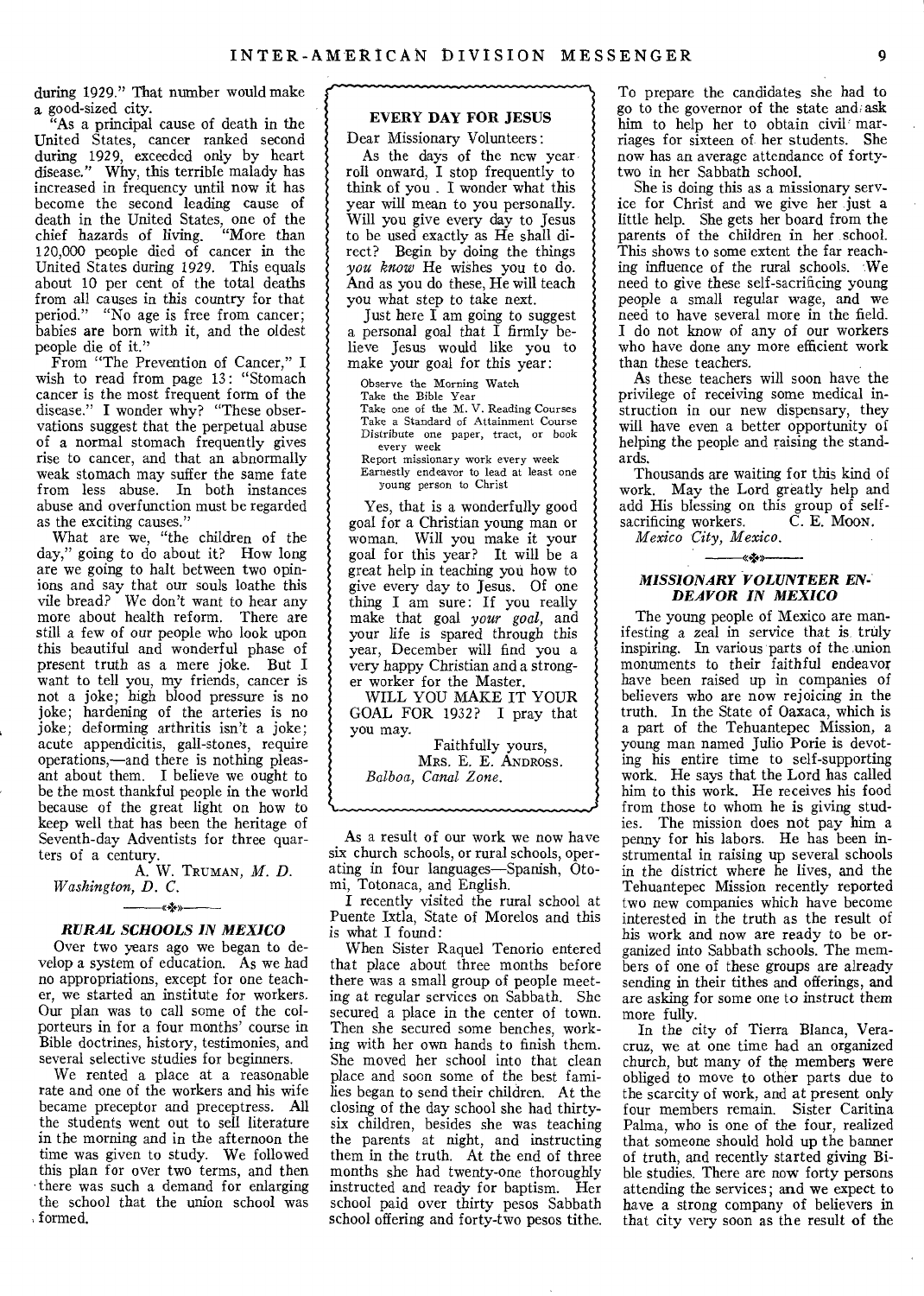missionary activity of this young sister.

Sister Delia Moctezuma, who lives in Cordoba, Veracruz, dedicated all her spare time to giving studies and doing other missionary work. When we speak of her "spare time," you must not get the impression that this young woman is **a** person of leisure, for she labors more than the conventional eight hours a day. She earns her living by making trousers, working many nights until one o'clock in the morning to complete her allotted number of twelve pair each week; and yet she finds time to do missionary work. As the result of her missionary activity the company in Cordoba has increased from ten to between forty and fifty.

Sister Maria Moreno, one of the young people in the Gulf Mission, during the campaign in opposition to the change of the calendar secured 480 signatures to the petition.

Two of our young people of the Central Mexican Mission reported the following experience during their Harvest Ingathering solicitation last year. They came to .a house of the poorer class of people and presented our work with its world needs. The lady of the house gave good attention to their canvass and then said: "Instead of giving to you, I am sorry to tell you that we are in a wretched condition, as we have this sick girl in bed, and are without food and medicine." The two young women then gave the family a donation to buy food, but before doing this they knelt with them and prayed for the sick girl.

The girls invited this family to the services and left some literature with them. The following Sabbath they were delighted beyond measure to see this family at the Sabbath school with the sick daughter, who was practically well. They have since been regular attendants at our church. They said they had never before had any one come to their house and pray for them, and it seemed that this was a visit from the angels.

The young people of the Mexico City Missionary Volunteer society are a very busy lot of young people at the hour set apart for the band meetings. The Bible workers' band is always well attended, there being generally about 25 young people who study how to give Bible Readings. At the same time there are bands meeting in different places, some visiting the hospitals and jails, and others busy in the Correspondence and Literature Band. Some of the members of the Literature Band are going out each Sabbath to fill several reading racks which have been placed in hotels and other public buildings of the metropolis.

The young people who have joined the company of rural school teachers deserve special attention. Some of these may be found among the Totonaco Indians teaching during the week and then

giving studies to the Indian believers on the Sabbath. Others are among the Otomi Indians with their groups of Indamn boys and girls who are learning about the soon coming Master. Still others are in the great forest regions where the children do not have educational privileges as in other parts of Mexico.

Surely the Lord's promise that the young people will act a prominent part in the closing work of the Message is being fulfilled today. We will never know until we reach the kingdom the result of the faithful work of our Missionary Volunteer army.

**C. E.** WOOD.

*Mexico City, Mexico.* 

#### Are We Consistent?

"Our creed is the problem of which our deed is the solution." Paul, show-ing the inconsistencies of the Jews, wrote: "Behold, thou art called a Jew, and restest in the law, and makest thy boast of God . . . and art confident<br>that thou thyself art a guide of the<br>blind, . . . a teacher of babes, which<br>hast the form of knowledge and of the<br>truth in the law. Thou therefore which<br>teachest another, teachest thou self? thou that preachest a man should not steal dost thou steal? . . . Rom. 2: 17-21.

To come home to our own selves; We who preach a man should not steal, do we steal—God's tithe? We who teach, "Remember the Sabbath day to keep it holy," do we remember the *whole* of it?  $\ldots$  Do we guard its edges? . . . We who teach that the Lord is coming soon, and act as though He were not, may we not bear in mind this truism?—"One cannot stay outside and say, 'Come in.' ' *—Selected.* 

*GETTING ACQUAINTED WITH OUR COLPORTEURS* 

Two years ago while attending the Humboldt Academy of California, Brother M. E. Olson was deeply impressed that he should go to Mexico to engage in the canvassing work. To go to a strange country without a knowledge of the language of that country, and undertake an entirely new line of work on one's own responsibility without any previous arrangements, requires a great amount of faith and courage. That was the experience of Brother Olson of which he writes as follows:

"During the last two months of the 1929 school year, I felt a great desire to go to Mexico to canvass. The urge seemed to be upon me at every moment. For me it was a time of much prayer and deep consecration to the Lord. At last in prayer one night I told the Lord that if He wanted me to go to Mexico, He should give me a sign. That night I .had a dream which clearly indicated to me my duty, so I settled the question then and there. But how to get to Mexico was a problem. Finally I concluded that it was my duty to start, and the Lord would see to it that I got there.

"With this thought in mind I went to San Francisco, California, hoping to find a ship on

which I could work my way. I walked almost all day, going from one steamboat company to another looking for a chance, but all answered me in the negative. At last I went to the Mexican consul to ask for a free pass on a Mexican ship to do missionary work. He also answered me in the negative, and advised me not to go there on such a mission as it would be very dangerous. After this experience I thought, 'Can it be that the Lord does not want me to go to Mexico?' Then I was reminded of my dream Then I was reminded of my dream and earnest prayers, and said, 'No, I am not staken. It is my business to start and the Lord will see that I get there, even though it means starting afoot.'

"The next morning I felt so strongly im-pressed to start that I placed my shaving outfit, my tooth-brush and my Bible,—the only things I had with me,—in my pocket and started. In a few days I arrived in Calexico, Mexico, the Lord having sent a few kind-hearted salesmen in good fast automobiles to take me to my des-tination free of charge. With a letter of recommendation to an Adventist doctor of that place, I stepped into his hospital and gave him the letter, telling him my plans. He told me of one colporteur of much experience having failed there, and 'another,' he said, 'is here now work-<br>ing with very little success.' While talking with the doctor, the colporteur came in and told me I had surely made a mistake in coming there to sell books. He said he had three years' experience 'as a colporteur and was scarcely doing anything there.

"I went to my room and thought these things over. The heat was almost unbearable, and I could eat and sleep but little. Again the thought came to me, 'Can it be possible that I am mistaken?' But thoughts of my dream and of my experience thus far gave me confidence, and I said, `No, I am not mistaken. No matter if colporteurs of experience have failed, something will happen to enable me to succeed.'

"The next morning the colporteur there told me that W. R. Pohle, the superintendent of that mission, had arrived the day before, the same day that I had arrived. I thanked the Lord day that I had arrived. I thanked the Lord with a shout of joy when I heard this, and went to my room at once and thanked Him in prayer. I was sure the Lord had planned that we should arrive at the same day, and that He would provide *me* with territory. I then went to see Pastor Pohle and put before him my letter of recommendation. After reading it, he said, 'You can hardly go to work here. This is very hard territory, and you cannot stand the heat.' I told him I would go anywhere in Mexico he would send me.

"He asked me, 'Can you speak Spanish?' I replied,-`No.' Have you any experience in the colporteur work ?' Again I replied, 'No.' He then told me that if I were in Nogales, about 500 miles away on the Mexican border he would put me to work. I asked him when he would be in Nogales, and was told, 'About 11:30 on the second day following.' I said, 'All right, I'll second day following.' I said, 'All right, I'll<br>see you there at 11:30 the day after tomorrow.' In five minutes I was out looking for more kind hearted salesmen with whom to ride.

"I arrived one day late and so did Brother Pohle. When I presented myself at the hotel where he was stopping in Nogales, he could hardly believe his eyes. He just stared at me<br>for a few moments and then said, `If you have as much grit and nerve in the colporteur work as you have had in coming here, you will surely succeed.' In a few days I went to work with the book 'Home Physician.' I worked all day and never sold a book. The next day I worked all day and sold one book at six o'clock in the evening, the last house I visited, and delivered it that same night. I was so happy I could have jumped and shouted. The next morning before<br>starting, I prayed, 'Lord, yesterday I sold one<br>book. Today I want three orders.' That day I<br>took. three orders. The following morning I told<br>the Lord, 'Yesterday I took three or I want five.' I got my fifth order that night at dark. In Nogales I delivered from 95 to 100 'Home Physicians.' That place had been worked by two colporteurs before with the same book,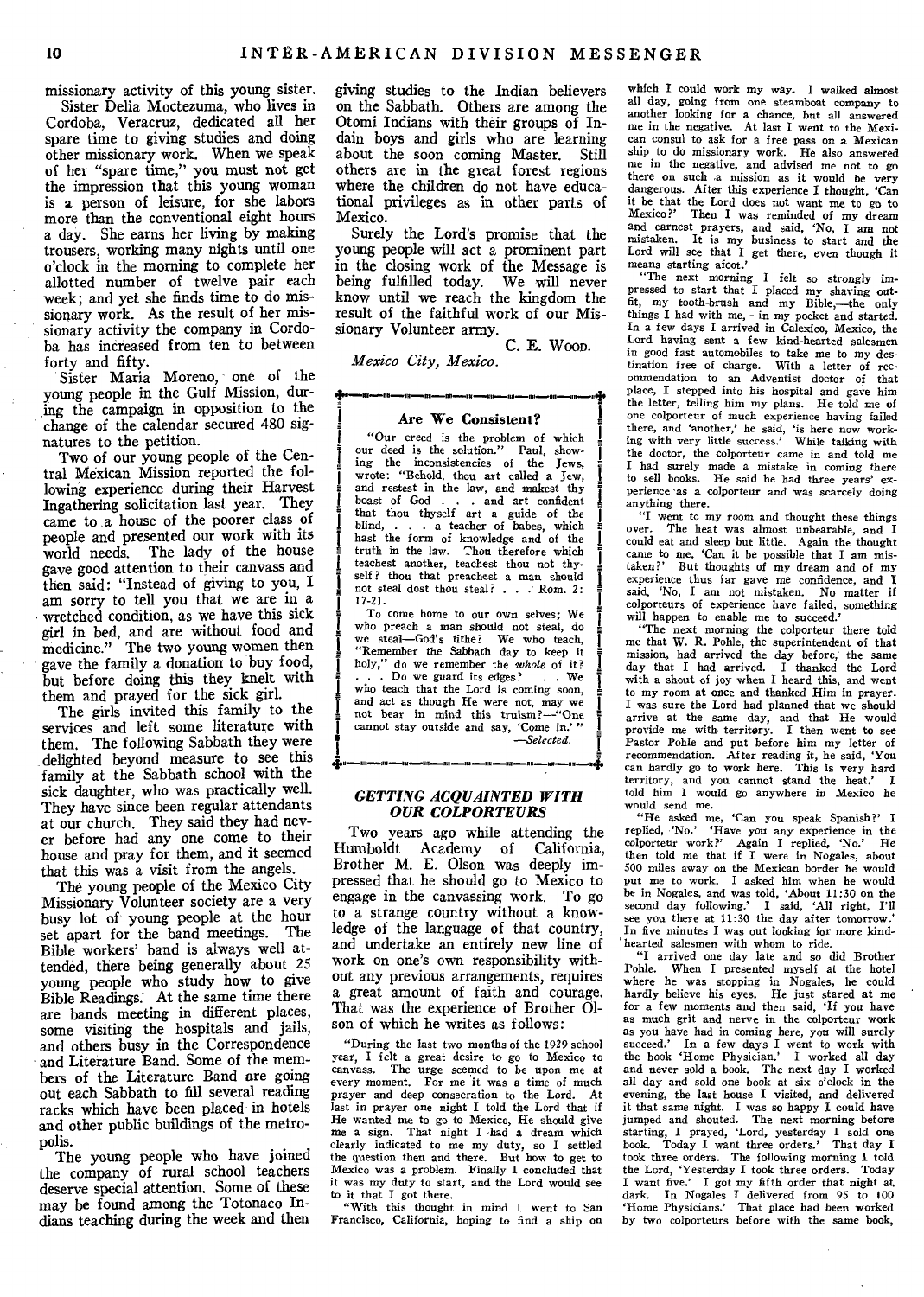but Brother Pohle told me that I had sold more books there than both of these experienced colporteurs together. It was not that I knew more of salesmanship, but because the Lord did the work."

After working Nogales, Brother Olson was moved to the State of Sinaloa, Mexico, where through the sale of literature and personal work he was instrumental in raising up a group of interested people. At night he would meet with this company to give them Bible studies in his broken language. Of this experience he writes:

"In the small town of Apoderado I have about seventy or more convinced of the truth, and some are already keeping the Sabbath. One of my converts who was a devoted Catholic, now gathers together on the Sabbath about twenty-five who have begun observing this day. They want a church building. In several other little places the Lord has helped me to find other interested people, and I hope that soon the brethren will

send a worker. "It will soon be two years since I began my colporteur work in Nogales. I want to say that there have been difficulties and obstacles tomeet, but money would not buy the experience I have gained. When I think of those who have found the truth through the books that I have sold them and the personal work done, the difficulties that I have had seem as nothing.

W. A. BERGHERM.

# *Balboa, Canal Zone.*

#### *DO YOU KNOW THE BOOKS OF THE BIBLE?*

——«**\***\*»——

When the preacher announces "Romans ten, five," or "First Samuel sixteen, three" do you know that he means the tenth chapter of Romans and the fifth verse or the sixteenth chapter of the first book of Samuel and the third verse? Would you be able to readily turn to the texts and spot them in time to follow the preacher in his reading? Somehow Bible truth comes closer to our consciousness when we not only hear the preacher speak but when we read with our own eyes in the sacred volume that "these things are so." The believers in Berea made it a practice to read in the Bible whether the things that Paul preached were really so.

In every church there are some who find it difficult to turn quickly to the places in the Bible. They have found it hard to memorize the books of the Bible in their order and some have given up in despair. It is especially to these the following remarks are addressed, which I trust will be helpful. Many people get frightened when they learn that the Bible contains sixty-six books and that they would do well to learn these books from memory in their right order. We might shrink from walking a distance of sixty-six miles; but when we are told that it may be done in easy stages, the undertaking becomes at once *facil* and attractive. So it is with the learning of the books of the Bible. Learning them in groups and mastering each group before going on to the next

#### **The Best Thing in Life**

The best thing in life is, after all, to fight for a cause worth fighting for, and<br>to fight thoroughly. It will lead us, I believe, to look back upon the past with satisfaction, and to the future with confidence, and though the battle be long and the forces against us many, we may rest assured that "the race is not always to the swift nor the battle to the strong, but that right and truth will eventually triumph. If we are to succeed we must deserve success, and the warrior who is to win his battle must allow no weak spot in his armor.—W. *R. Hadwen, M. D.* 

make the task easy and interesting. Here we suggest an interesting division of the Bible:

THERE ARE 66 BOOKS:

Old Testament 39

New Testament *27* 

 $5 - 5$  Books of Moses:

The Old Testament may conveniently be divided into the following groups:

| 5 BOOKS OF MOSES:<br>Genesis<br>Exodus<br>Leviticus | Numbers<br>Deuteronomy | vouth. Solomon, the so<br>the author of most of the<br>omon also wrote ECCLI |
|-----------------------------------------------------|------------------------|------------------------------------------------------------------------------|
| 12 HISTORICAL BOOKS:                                |                        | SONG OF SOLOMON.<br>I also has wiren up tw                                   |

| 12 RISIONICAL BOOKS.              |         |
|-----------------------------------|---------|
| Joshua, Judges and Ruth-3 books.  |         |
| First and second Samuel           |         |
| First and second Kings            | 6 books |
| First and second Chronicles       |         |
| Ezra, Nehemiah and Esther-3 books |         |

*5* POETICAL BOOKS: Job Ecclesiastes Psalms Songof Solomon

| т запиз<br>Proverbs | <b>COUR OF SOLO</b> |  |
|---------------------|---------------------|--|
| 5 MAJOR PROPHETS:   |                     |  |
| Isaiah              | Ezekiel             |  |
| Teremiah            | Daniel              |  |
| Lamentations        |                     |  |

|         | 12 MINOR PROPHETS: |           |
|---------|--------------------|-----------|
| Hosea   | Tonah              | Zephaniah |
| Toel    | Micah              | Haggai    |
| Amos    | Nahum              | Zechariah |
| Obadiah | Habakkuk           | Malachi   |

Now the books of the New Testament number twenty-seven, and for the convenience of memorizing them, we will divide them like this:

A—THE ACTS OF JESUS (the four gospels): Matthew, Mark, Luke and John-4 books.

B—THE ACTS OF THE APOSTLES—i book.

C—THE WRITINGS (or Epistles) OF THE APOSTLES-21 books Paul wrote fourteen, namely:

|  | iui wrote rourteen, namely. |  |
|--|-----------------------------|--|
|  |                             |  |

| To the Gentile churches:                                                 |                |               |   |
|--------------------------------------------------------------------------|----------------|---------------|---|
| Romans                                                                   | 1              | Philippians   |   |
| Corinthians.                                                             | 2 <sup>2</sup> | Colossians    |   |
| Galatians                                                                | 1              | Thessalonians | 2 |
| Ephesians                                                                | 1              |               |   |
| To Gospel Workers:<br>Timothy<br>Titus                                   |                | 1             |   |
|                                                                          |                |               |   |
| To a laymember—Philemon                                                  |                |               |   |
| To the Hebrew Church                                                     |                |               |   |
| James wrote one<br>Peter wrote two<br>John wrote three<br>Jude wrote one |                |               |   |

D—ONE PROPHECY—The Revelation—I book

The names of the books will sound unfamiliar to your ears at first. Pronounce them carefully, slowly and with

a loud voice. GENESIS means the origin, the beginning. EXODUS means a going forth, a departure. The book is fitly so named because it deals largely with the going forth of the Israelites from Egypt. NUMBERS—has its name from the fact that this book contains the census of the children of Israel. DEUTERONOMY means "the second law." In this book the ten commandments proclaimed by God from Sinai are recorded the second time. JOB is known, even among the world, for the sublimity of its language and its deep philosophy. Many give it the first place among all the literary achievements of man. PSALMS. A psalm is a sacred song, a hymn. Today we would call the book of Psalms "the Hymnal." David wrote most of these hymns and also composed music to accompany them. He is "the sweet singer of Israel." PROVERBS is a collection of brief sayings containing moral and practical instruction, especially adapted for the youth. Solomon, the son of David, is the author of most of the Proverbs. Solomon also wrote ECCLESIASTES and

Luke has given us two books of the Bible, the third gospel and Acts of the Apostles. John, besides writing the fourth gospel, wrote three epistles, which follow the epistles of Peter. John also wrote the last book of the Bible, the Revelation. The five books of Moses are .sometimes spoken of as "the Pentateuch;" which means "five boks." In handling your Bible to find a text, remember that the Old Testament takes up a good two-thirds of the volume and the New Testament about one-third. H. E. BAASCH.

*Medellin, Colombia.* 

# +>>

#### *WHAT DOES IT SAY?*

What did your dress say to that stranger sitting behind you last Sabbath morning in church? "My dress?"—Yes, what did it say? Our clothes are always saying something about us. Sometimes I fear they tell things that we do not wish others to know. But the inner feelings ,will announce their presence on the bulletin boards we wear. One great leader among women once said: "Dress is our index to the character." Do you realize that the clothes you wear are telling to others what kind of person you are? One Christian worker —not an Adventist—recently wrote as follows:

"Out of that modern Sodom (referring to Paris) come our styles of dress, and the Chris-tian women, ignoring the Word of God, have embraced these styles, thus rejecting and dis-obeying the God of heaven, and obeying the god of this world."

One hundred years ago Wesley appealed to the women of the Methodist church to avoid the extremes in dress'